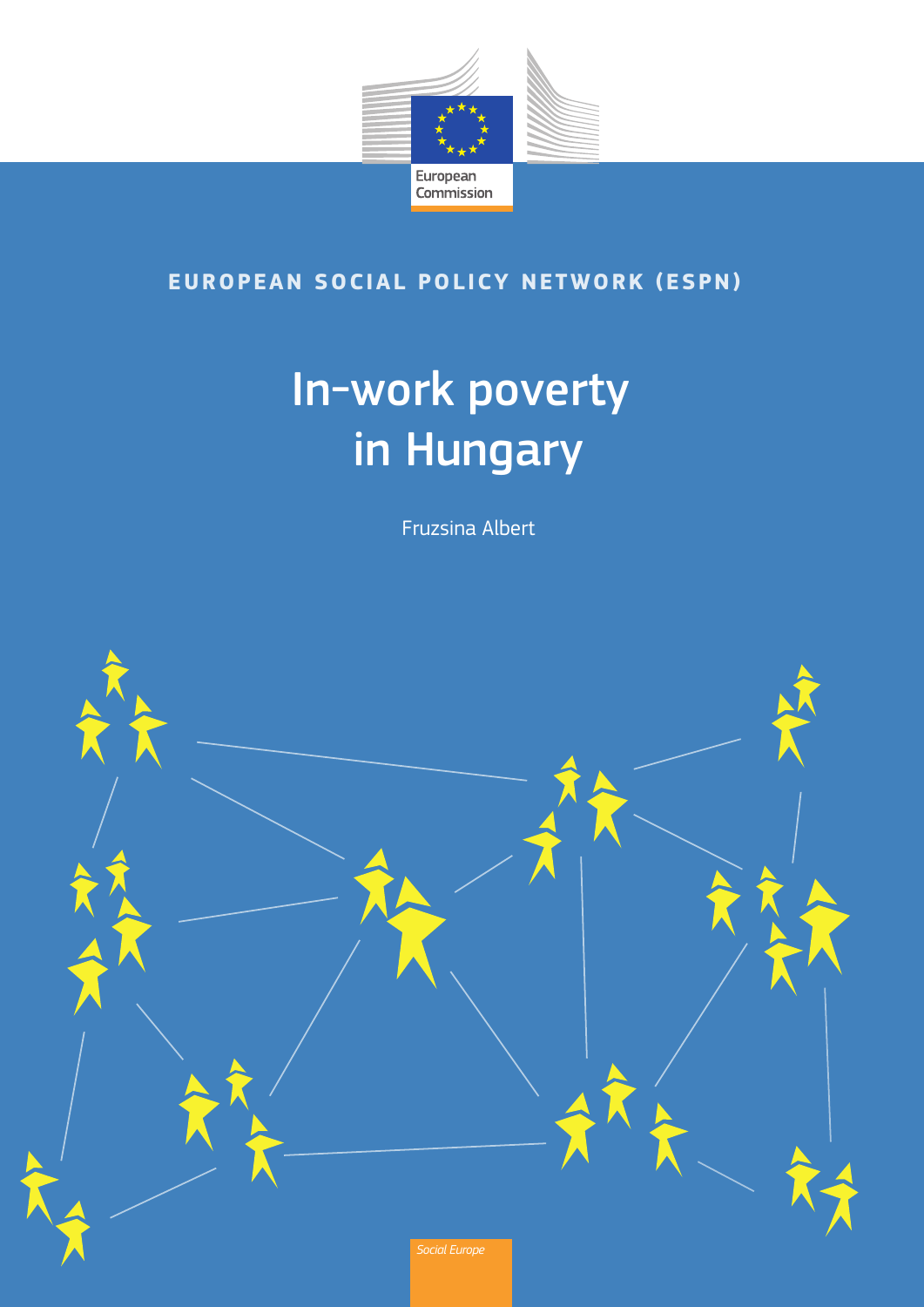#### **EUROPEAN COMMISSION**

Directorate-General for Employment, Social Affairs and Inclusion Directorate General for Employment, Social Artans and<br>Directorate C — Social Affairs<br>Unit C.2 — Modernisation of social protection systems<br>Contact: Giulia Pagliani E-mail: Giulia.PAGLIANI@ec.europa.eu

European Commission<br>B-1049 Brussels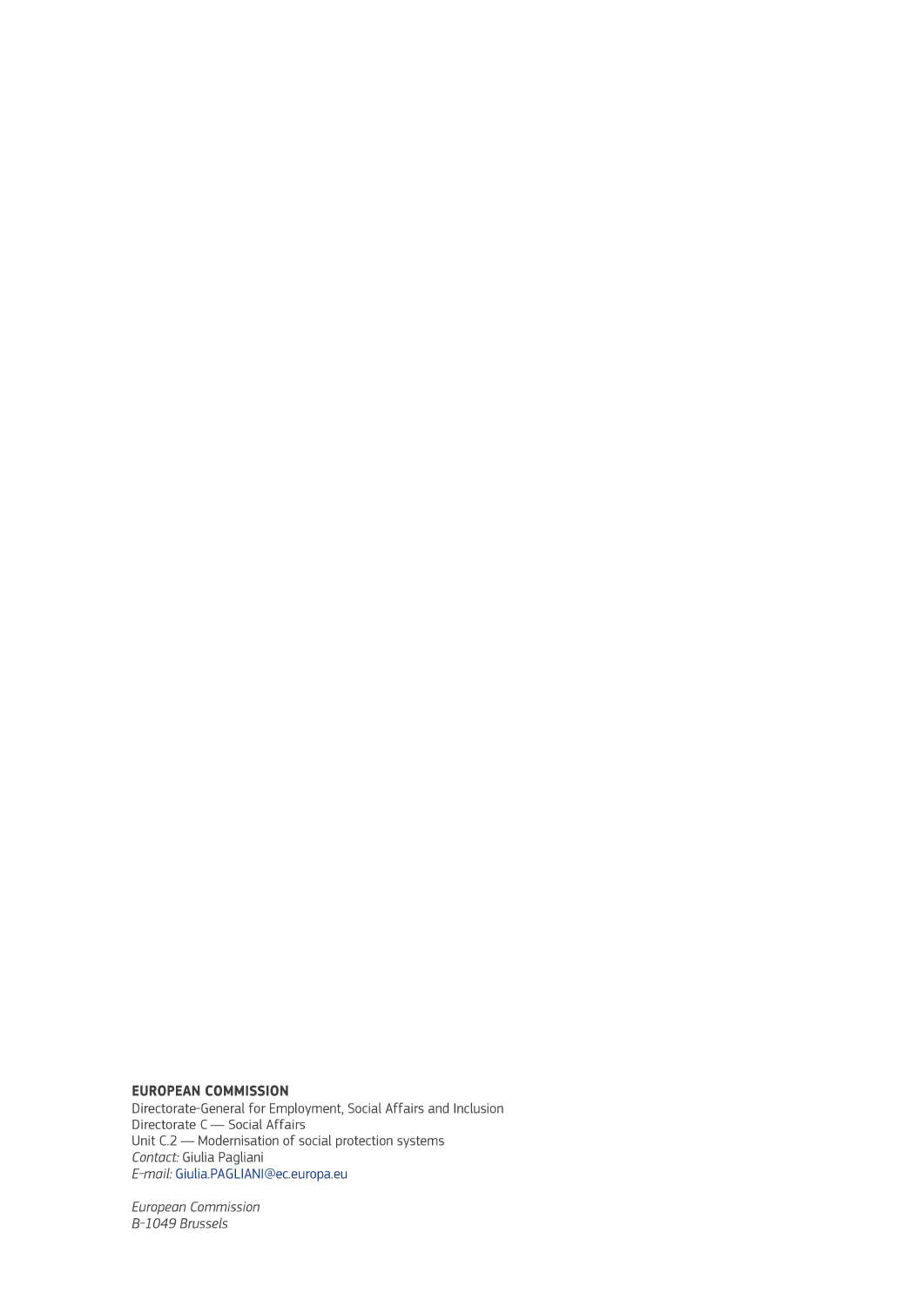**European Social Policy Network (ESPN)**

## **ESPN Thematic Report on In-work poverty**

## **Hungary**

### **2019**

*Fruzsina ALBERT*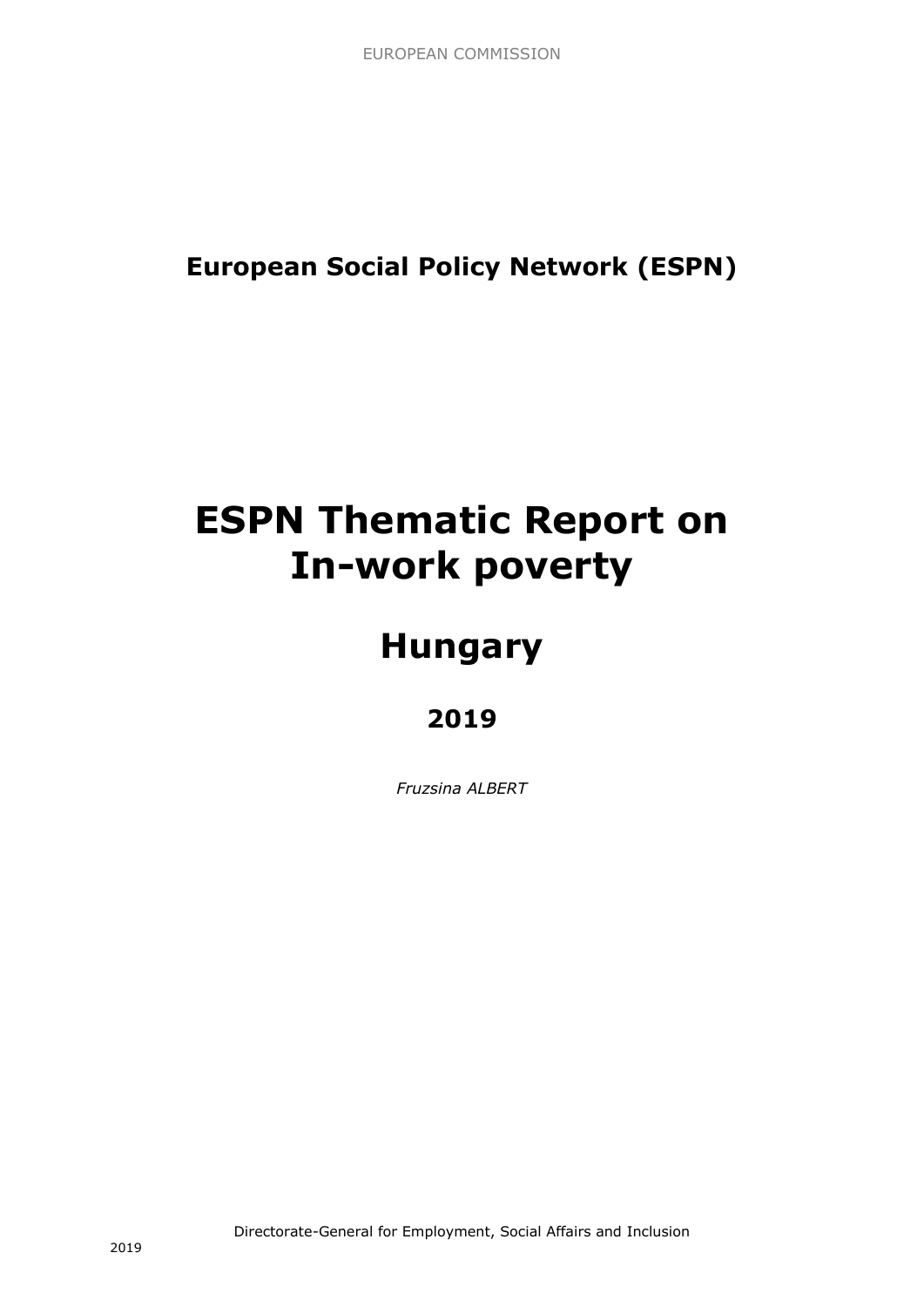The European Social Policy Network (ESPN) was established in July 2014 on the initiative of the European Commission to provide high-quality and timely independent information, advice, analysis and expertise on social policy issues in the European Union and neighbouring countries.

The ESPN brings together into a single network the work that used to be carried out by the European Network of Independent Experts on Social Inclusion, the Network for the Analytical Support on the Socio-Economic Impact of Social Protection Reforms (ASISP) and the MISSOC (Mutual Information Systems on Social Protection) secretariat.

The ESPN is managed by the Luxembourg Institute of Socio-Economic Research (LISER) and APPLICA, together with the European Social Observatory (OSE).

For more information on the ESPN, see: [http:ec.europa.eusocialmain.jsp?catId=1135&langId=en](http://ec.europa.eu/social/main.jsp?catId=1135&langId=en)

#### *Europe Direct is a service to help you find answers to your questions about the European Union.*

**Freephone number** (\*)**:**

#### **00 800 6 7 8 9 10 11**

[\(\\*\)](http://europa.eu.int/citizensrights/signpost/about/index_en.htm#note1#note1) The information given is free, as are most calls (though some operators, phone boxes or hotels may charge you).

#### **LEGAL NOTICE**

This document has been prepared for the European Commission, however it reflects the views only of the authors, and the Commission cannot be held responsible for any use which may be made of the information contained therein.

More information on the European Union is available on the Internet (http:www.europa.eu).

© European Union, 2019

Reproduction is authorised provided the source is acknowledged

Quoting this report: Albert, Fruzsina (2019). ESPN Thematic Report on In-work poverty – Hungary. European Social Policy Network (ESPN). Brussels: European Commission.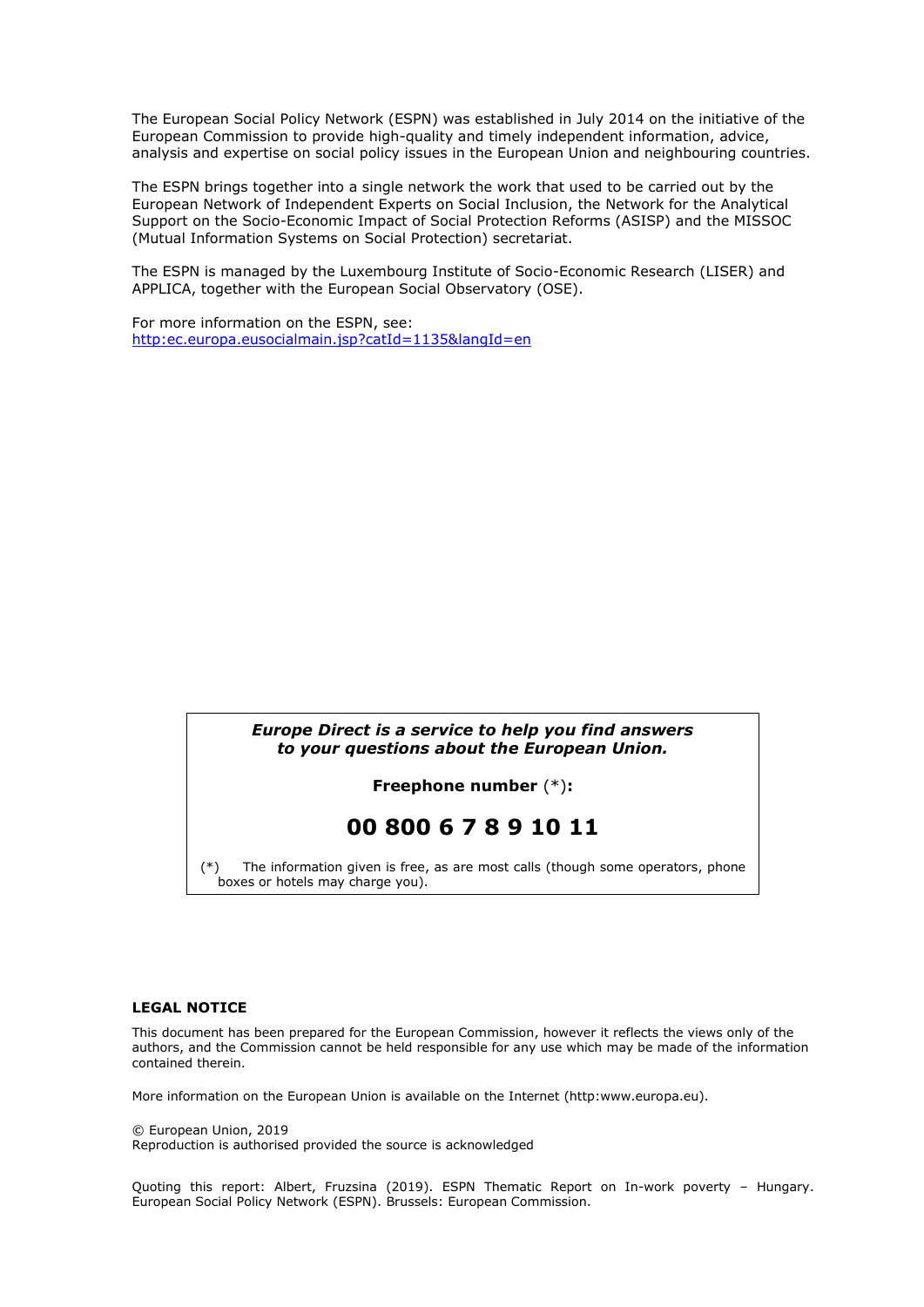### **Contents**

| 1 ANALYSIS OF THE COUNTRY'S POPULATION AT RISK OF IN-WORK POVERTY  5 |  |
|----------------------------------------------------------------------|--|
|                                                                      |  |
|                                                                      |  |
|                                                                      |  |
|                                                                      |  |
|                                                                      |  |
|                                                                      |  |
|                                                                      |  |
|                                                                      |  |
| 3 POLICY DEBATES, PROPOSALS AND REFORMS ON IN-WORK POVERTY AND       |  |
|                                                                      |  |
|                                                                      |  |
|                                                                      |  |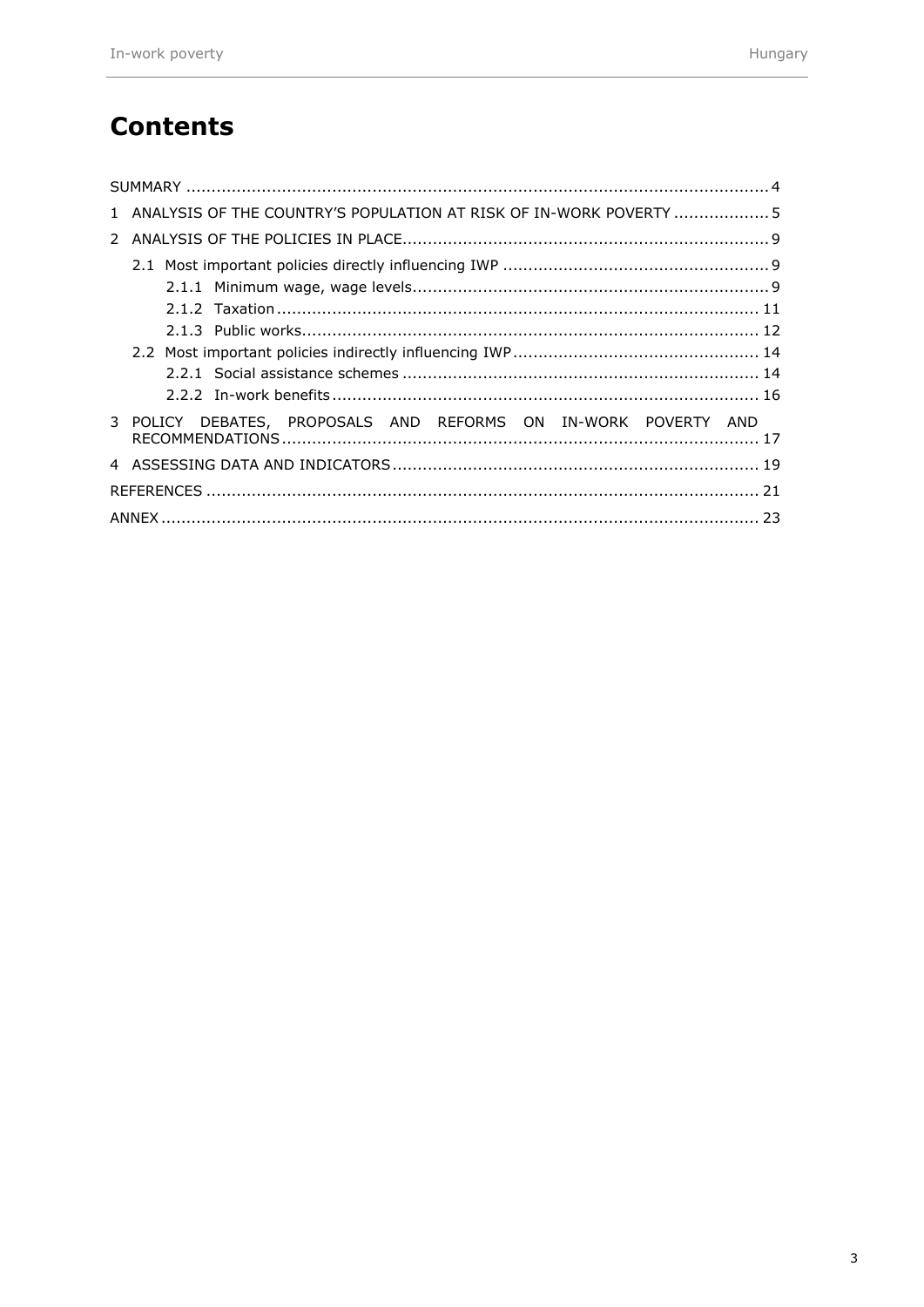#### <span id="page-5-0"></span>**Summary**

 $\overline{a}$ 

In 2017, 10.2% of the employed population aged 18-64 was at risk of in-work poverty<sup>1</sup> (IWP). This was slightly above the EU average of 9.6%. However, we can see an almost linear, altogether 4.5 percentage point (pp) increase since 2012. The intensity of the increase is 78.9%, which is by far the highest in the EU. Groups especially at risk of inwork poverty in 2017 in Hungary were those living in low work-intensity households (31.3%) – especially those without dependent children (41.3%), but also those with dependent children (25.5%); single adults with dependent children (30.6%); those employed on a temporary contract (22.9%) or working part time (22%); the selfemployed (20.8%); those with a low educational level (17.4%); and older workers (12.1%). Between 2012 and 2017, the risk of in-work poverty increased by more than 5 pp among the self-employed (14.8 pp); women (5.9 pp); those aged between 55 and 64 (6.9 pp); those with tertiary education (6.1 pp); part-time workers (6.2 pp); single persons with dependent children (9.9 pp); households with medium work intensity (5.2 pp); all households without dependent children (5.2–6.8 pp) but especially low workintensity ones (17.4 pp); and households with dependent children (5.1–6.8 pp), except for those with low work intensity.

As to key challenges: it is alarming that in-work poverty has increased dynamically in Hungary despite the significant increase in the minimum income and average wage levels and overall improving poverty indices. The reasons behind this should be identified and targeted with policy measures. The difference in median and average wage levels, the overwhelmingly dominant active labour market policies (ALMP), the public works scheme (PWS) and partly the tax system all had a direct negative impact; while the introduction of family tax refunds had a positive impact on IWP for families with dependent children. The lack of social transfers and tax credits specifically used to combat IWP seems problematic, based on available data, and no relevant analysis was found regarding the impact of in-work benefits on IWP.

The public works scheme, employing at its peak around 5% of the working population, intentionally provides wages that are significantly (and increasingly) lower than the minimum wage. The supposedly positive impact of the significant minimum wage increases of 2017 and 2018 cannot yet be seen in the data analysed. The flat-rate tax system and the abolition of the tax refund for low wage earners had a negative effect on IWP Benefits and services do not focus on the poor, and often the well-to-do have better access to public resources than the needy. Income supports for those of working age have even decreased in Hungary since the crisis. The adequacy of the minimum income scheme is decreasing; the duration and amount of unemployment benefit has been cut back; the value of basic social provisions has not been increased (or has been reduced) since 2008; and the restructuring of the social protection system, including the abolition of the universal housing maintenance support in 2015, has also cut the social security of the population and most probably contributed to the worsening of IWP rates. The government places special focus on family policy, and the situation of households with children has deteriorated relatively less than that of households without children.

IWP has not been an explicit policy priority in Hungary. It was neither mentioned in the National Reform Programmes (NRPs) in the time period analysed, nor were there any measures to explicitly target it. A major priority of the government since 2010 has been to increase employment levels and activate people ("workfare" instead of "welfare"), and in this it succeeded. The issue of IWP is more on the agenda of opposition parties (and more regularly trade unions); however, social dialogue is very weak in Hungary.

 $1$  For ease of reading, in the rest of this report we will refer to the notion 'at risk of in-work poverty', and to the indicator that measures it, using the generic term of 'in-work poverty' (IWP).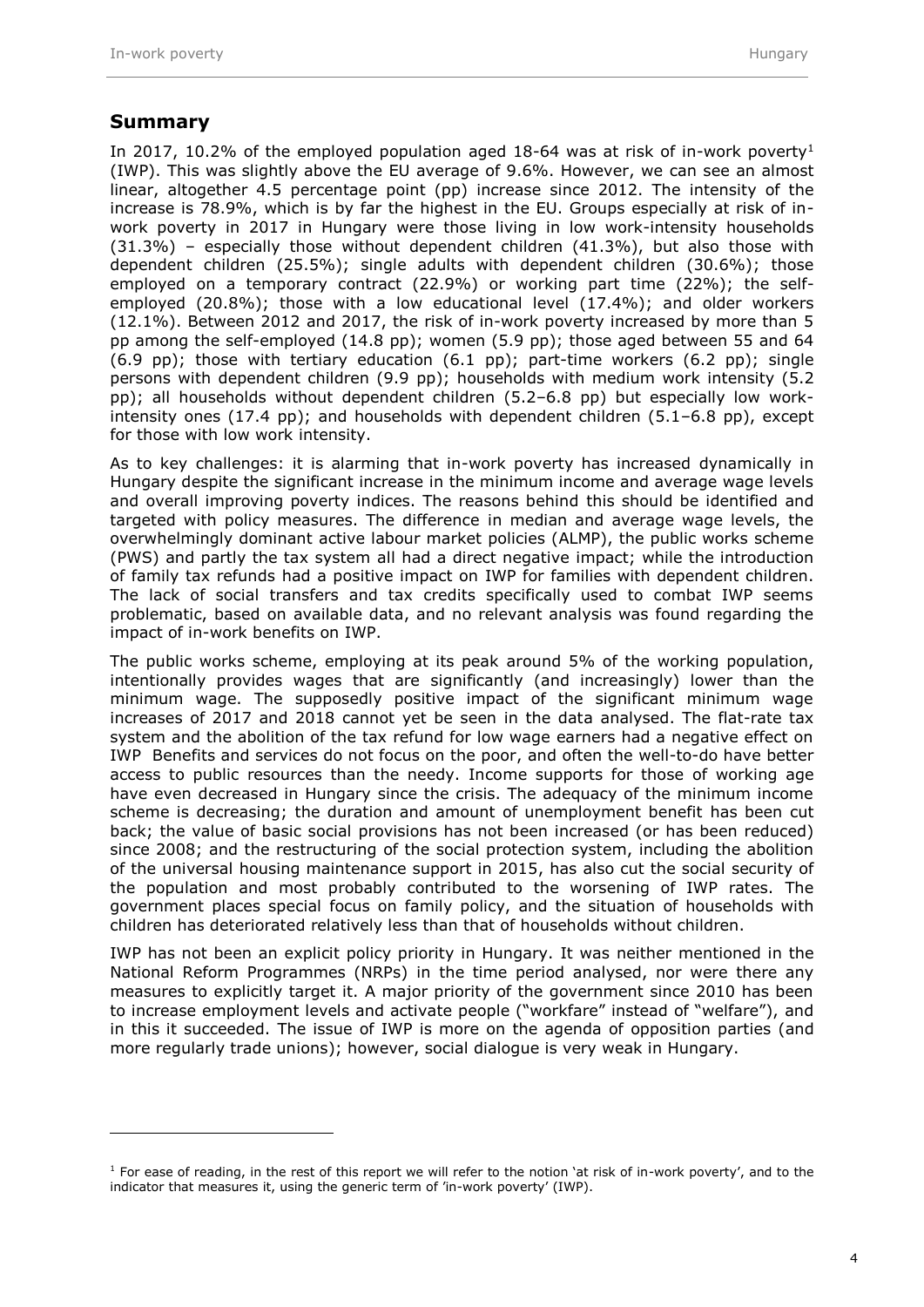Apart from the repeated general claims of increasing the adequacy of benefits, more focused interventions are particularly needed (e.g. tax refund for low-income earners or the reintroduction of the universal housing support).

#### <span id="page-6-0"></span>**1 Analysis of the country's population at risk of in-work poverty**

This section describes the Hungarian situation with respect to in-work poverty (IWP), based on the most recent available data (see Annex, Tables A.1–3), and also analyses trends in the country over the period 2012-2017. A person is at risk of in-work poverty if he/she is in employment and lives in a household that is at risk of poverty. A person is "in employment" when he/she worked for more than half of the income reference year. Employed individuals can be waged employees or self-employed. In Hungary, the income reference year is the calendar year prior to the survey. A household is "at risk of poverty" (or "income poor") if its equivalised disposable income is below 60% of the national equivalised disposable household median income. The population covered in this analysis are those aged 18-64. We not only report figures for the latest available year, but also often indicate the absolute difference between 2017 and 2012, plus a ratio showing in percentage terms the intensity of the change (i.e. absolute change divided by incidence at the beginning of the period considered).

In 2017, 10.2% of the employed population aged 18-64 was at risk of in-work poverty. This was slightly above the EU average of 9.6%. However, we can see an almost linear increase of altogether 4.5 percentage points from the 5.7% IWP rate in 2012. The intensity of the increase in this period was 78.9%, which was by far the highest in the EU. In the EU, Bulgaria and the Netherlands had significant deterioration in their rates, as well, but with 35.1% and 32.6% respectively.

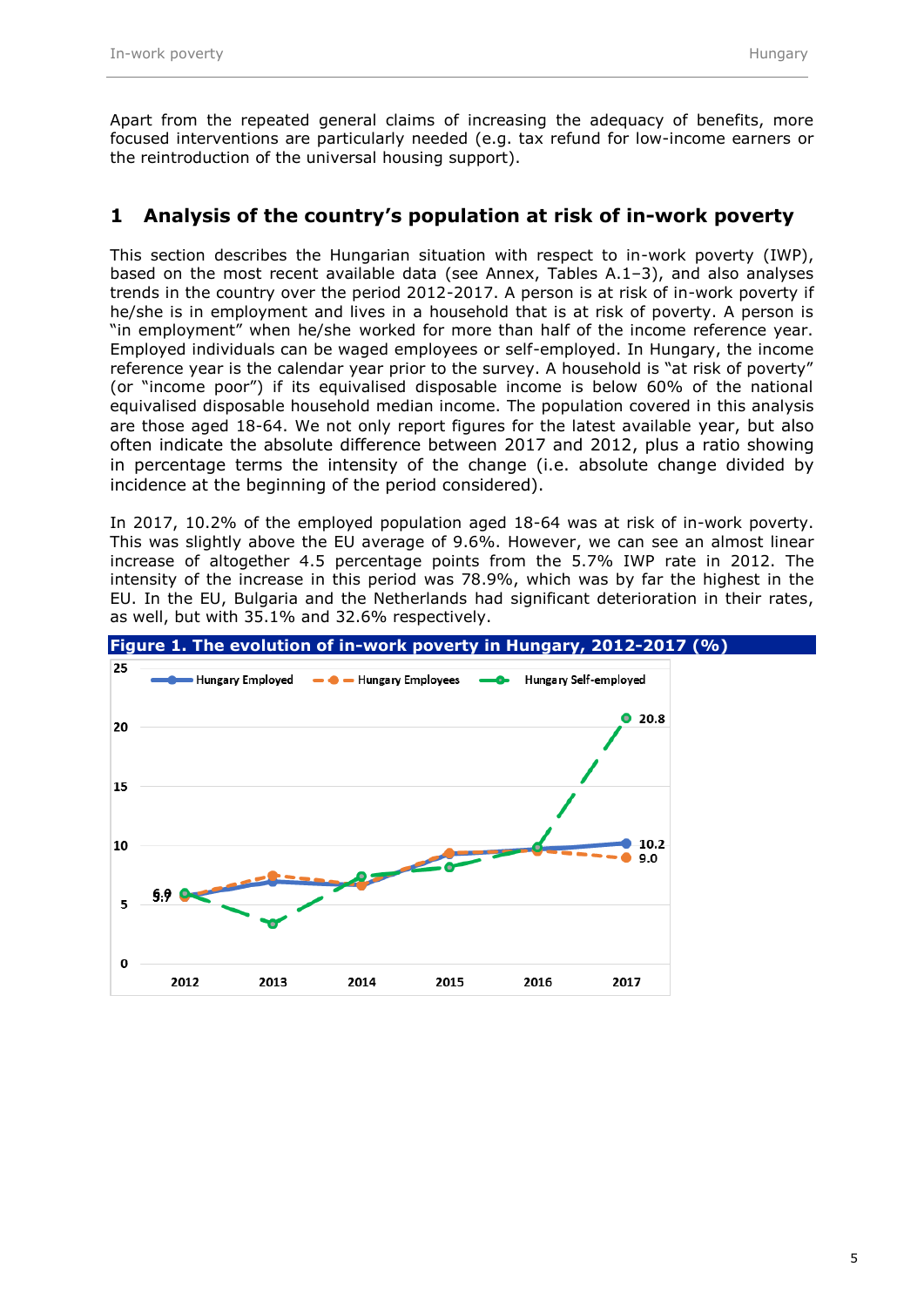

**Figure 2. The evolution of in-work poverty in the EU, 2012-2017 (%)**

To put the evolution of the Hungarian situation into context (for detailed data see Table A.3 in the Annex), having peaked in 2013 after the crises, the index measuring people at risk of poverty and social exclusion (AROPE) gradually improved from 33.5% in 2012 to 25.6% in 2017. The severe material deprivation index also improved significantly, from 26.3% to 14.5%. Income poverty (those at risk of poverty), however, did not change much: it was 14.3% in 2012 and 13.4% in 2017 for the total population, and for the working-age population it barely changed at all, even increasing a bit (14% in 2012 and 14.2% in 2017, but 15% in 2016). However, the at-risk-of-poverty threshold increased from 64,350 HUF (€208)/month to 83,854 HUF (€270)/month, for a single person. The share of people living in low work-intensity households dropped from 13.5% to 6.6%. This is understandable, as the employment rate increased from 60.5% in 2012 to 72.5% in 2017, while unemployment dropped from 11% in 2012 to 4.2% in 2017. The longterm unemployment rate also decreased. The rate of self-employment decreased slightly, from 11.4% in 2012 to 10.1% in 2017. Part-time employment also decreased – from 6.7% to 4.3% – and the share of temporary employment declined from 9% to 7.3% over this period.

In 2012, there was no significant difference in the IWP rate of employees and the selfemployed; but in 2017 we find a difference of more than twofold: 9% of employees and 20.8% of the self-employed population were at risk of IWP. In the latter category, the increase was 14.8 percentage points in the absolute number and 246.7% in intensity. It is also worth mentioning that the AROPE rate for the self-employed was significantly lower than for employees/employed persons between 2012 and 2016, but more than doubled between 2016 (10.7%) and 2017 (23%). Yet it is difficult to find any reasonable explanation for the huge increase either in IWP among the self-employed – from 9.9% in 2016 to 20.8% in 2017 – or in their AROPE rate, especially since their material and social deprivation rate (MSD<sup>2</sup>) improved significantly between 2014 and 2017 – from

<sup>&</sup>lt;sup>2</sup> The material and social deprivation rate (MSD) is the proportion of people living in households that lack at least five out of the 13 items on the following list: seven items relate to material deprivation at household level: face unexpected expenses; afford a one-week annual holiday away from home; avoid arrears (in mortgage or rent, utility bills or hire purchase instalments); afford a meal with meat, chicken or fish every second day; afford to keep the home adequately warm; have access to a car/van for personal use; and replace worn-out furniture. Six items relate to social deprivation at the personal level: replace worn-out clothes; have two pairs of properly fitting shoes; spend a small amount of money each week on oneself; have regular leisure activities; get together with friends/family for a drink/meal at least monthly; have an internet connection.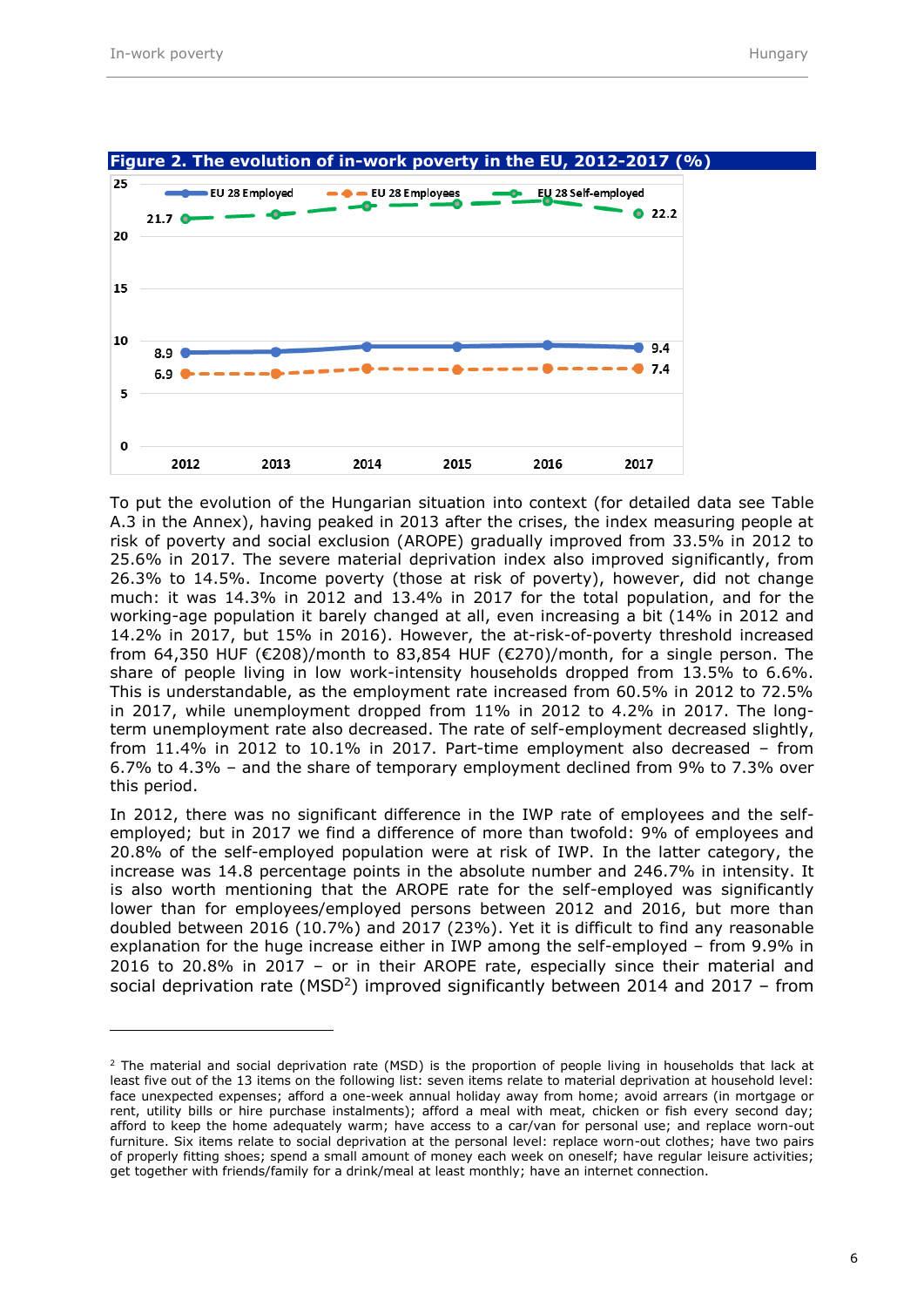14.3% to 4.4%. The method for calculating these indices remained unchanged in the period analysed.

In 2012, the in-work poverty rate was higher for men, but by 2017 the trend had reversed: 9.9% of men and 10.6% of women were at risk of IWP. For men there was a 50% increase over the period analysed, while for women it was 125.5%.

Regarding age, older workers are those most affected by IWP. In 2017, 6.6% of 18-24 year-olds, 10% of 25-54-year-olds and 12.1% of 55-64-year-olds were affected by inwork poverty. The increase was biggest both in absolute numbers (6.9 pp) and in intensity (132.7%) in this latter group.

The figures are quite surprising with respect to the educational level of workers. In line with expectations, those with low educational levels (ISCED levels 0-2) are in the worst situation: 17.4% of them were at risk of IWP, which was almost double the national average. However, the trends have improved somewhat. From 19% in 2012, there was a further increase, peaking at 27.8% in 2015. Then there was an improvement of 1.6 pp in absolute figures. The IWP rate for those with upper secondary and post-secondary education was 9.8% and for those with tertiary education (ISCED levels 5-8) 7.9% in 2017. Compared to 2012, the intensity of the deterioration was 88.5% and 338.9%, respectively. This latter deterioration may be due to the fact that the income of public servants in a number of sectors did not increase significantly (e.g. social workers, those working in higher education, etc.). There has been job polarisation throughout Europe, including Hungary. Recent evidence suggests that the proportion of workers in mid-paid occupations is shrinking. In Hungary, the proportion of those in low-paying jobs increased significantly from 2009 to 2016 at the expense of those in middle-paying occupations (see EC 2018: 60; Figure A.1 in Annex). There is an increasing demand for highly educated workers, even in low-paid jobs (EC 2018: 63), and although data is not available for Hungary, we may consider that it is the same trend, which may also explain the dynamic growth of the in-work poverty rate, especially among those with tertiary education.

There is a very low rate of migration into Hungary<sup>3</sup> (especially from non-EU countries, for which the data is unreliable). Figures for the country of birth of workers reflect a deterioration in the situation of those born in Hungary, while there has been an improvement among citizens from other EU-28 or foreign countries. In Hungary, it is important to have data on the Roma minority, as it is undoubtedly a group at risk.

Regarding the type of contract, the in-work poverty rate among temporary workers was more than three times that of workers on a permanent contract in 2017 (22.9% vs 6.9%). For those on a temporary contract, the in-work poverty rate was even higher in 2015 (32%), after which it improved. If we consider the whole period analysed, the deterioration in the situation of permanent workers is more significant: the intensity of deterioration was 76.9% (as against 19.9% for temporary workers). In 2016, the in-work poverty rate was 22% for part-time and 8.7% for full-time workers, and although in absolute terms the deterioration in the period under analysis was higher for part-time workers (6.2 pp, vs 4 pp for full-time workers), the intensity of the deterioration was double for full-time workers.

Regarding household-type and parenthood, in 2017 single persons with dependent children had the highest IWP rate – 22.9% (which, at 9.9 pp, was also the highest increase since 2012); they were followed by single persons (14.6%). Regarding the intensity of the change, the otherwise "best-situated" category – two or more adults with dependent children (8.1%) – had the biggest increase since 2012 (153.1%).

Regarding work intensity, in line with expectations the work intensity of households and their risk of IWP has a reverse connection. Every third household (31.3%) with low (0.2-

<sup>3</sup> http://www.ksh.hu/docs/hun/xstadat/xstadat\_eves/i\_wnvn001b.html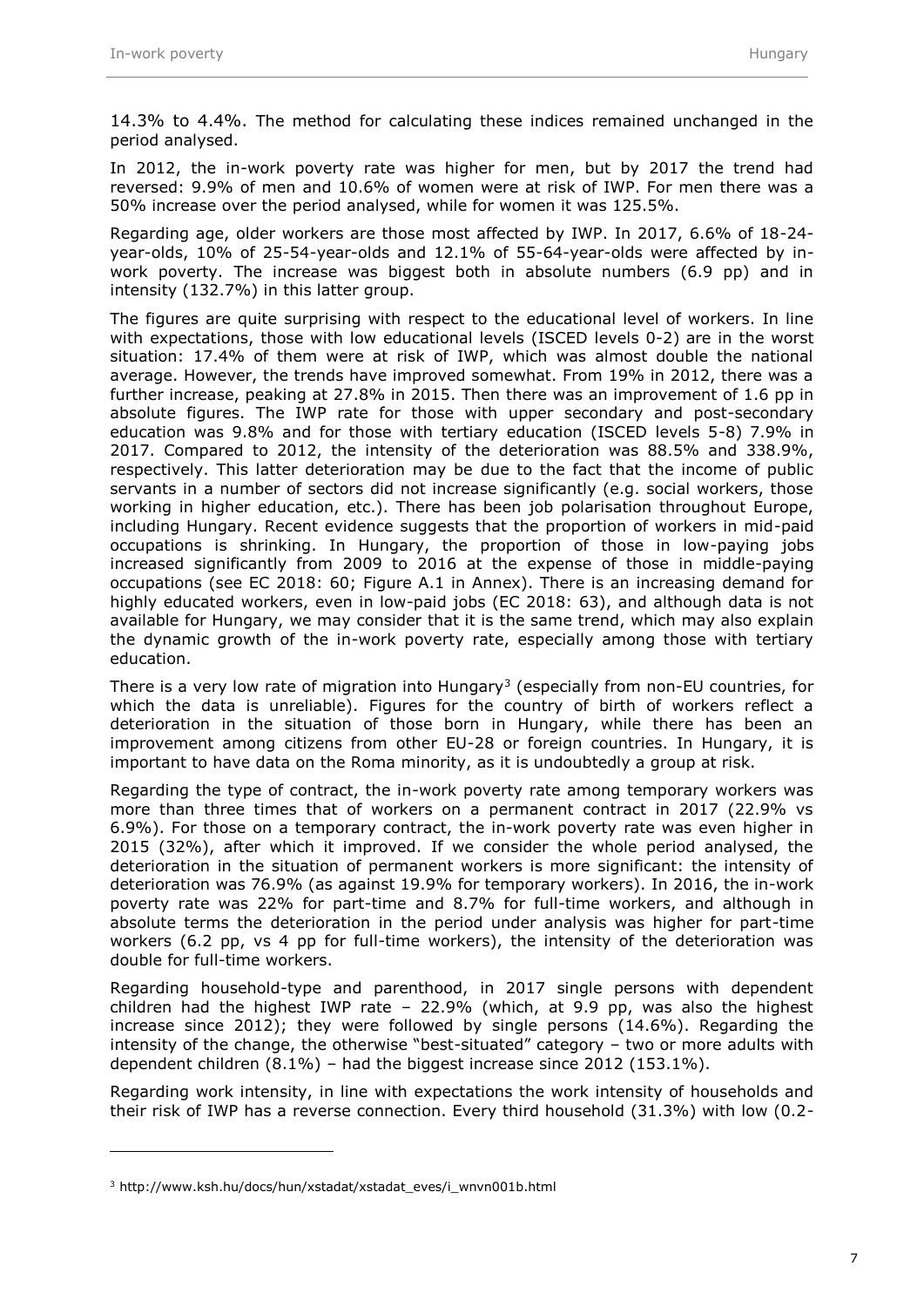0.45) work intensity<sup>4</sup> was affected by in-work poverty, as against 7.7% of those with very high work intensity (0.85-1). However, the situation actually improved in the low work-intensity category by 3.9 pp, whereas in the other three categories there was an increase of 5-6 pp. The 5.8 pp increase in absolute figures in the very high work-intensity category meant a threefold increase in terms of intensity of change  $(305.3\%)$ .<sup>5</sup> If we consider those households with and without dependent children separately, we can observe similar trends. However, there was an interesting situation in low work-intensity households: of such households without dependent children, 41.3% were at risk of IWP (a 17.4% increase over 2012); meanwhile in low work-intensity households with dependent children, there was a significant (17.4 pp**)** improvement over the period (from 42.9% in 2012 to 25.5% in 2017). This was probably the effect of the tax refund for children and other child-related benefits. Yet it still means that ever fourth low workintensity household with children is income poor. The absolute increase in the in-work poverty rate of very high work-intensity households was higher for households with dependent children than without (IWP rate in 2017 was 8.6% vs 7.2%). The increase in intensity was almost fourfold for the former group (377.8%), but 2.5-fold (260%) for the latter group over the period of analysis.

In summary, those groups especially at risk of IWP in 2017 in Hungary were the selfemployed (20.8%), older workers (12.1%), those with a low educational level (17.4%), those employed on a temporary contract (22.9%), part-time workers (22%), single adults with dependent children (30.6%) and those living in low work-intensity households (31.3%) – especially those without dependent children (41.3%), but also those with (25.5%). Between 2012 and 2017, the risk of in-work poverty increased by more than 5 pp among the self-employed (14.8 pp); women (5.9 pp); those aged between 55 and 64  $(6.9 \text{ pp})$ ; those with tertiary education  $(6.1 \text{ pp})$ ; part-time workers  $(6.2 \text{ pp})$ ; single persons with dependent children (9.9 pp); households with medium work intensity (5.2 pp); all households without dependent children (5.2–6.8 pp) but especially low workintensity ones  $(17.4 \text{ pp})$ ; and households with dependent children  $(5.1-6.8 \text{ pp})$ , except for those with low work intensity.

As to key challenges: it is alarming that in-work poverty has increased dynamically in Hungary despite the significant increase in the minimum income and average wage levels and overall improving poverty indices. The reasons behind this should be identified and targeted with policy measures. The self-employed seem especially affected, and it is difficult to explain why. The case of single parents with dependent children should be highlighted: it is not only their present level of in-work poverty that is alarming, but so is the magnitude of the increase; it calls attention to the fact that in the case of singleparent families (a growing segment of the population), current child-related benefits cannot compensate for the absence of a second earner in the family. The difference in median and average wage levels, $6$  the overwhelmingly dominant ALMP, the public works scheme (PWS) and partly the tax system all had a direct negative; while the introduction of family tax refunds had a positive impact on IWP for families with dependent children. The lack of social transfers and tax credits specifically used to combat IWP seems problematic, based on available data.

<sup>4</sup> There is no data for the "very low work intensity" modality in nearly all countries, including Hungary, across the period. This is largely due to the use of most frequent activity status (more than six months in employment in income year) to define the work status of the in-work poor.

<sup>5</sup> A possible explanation may be that a significant proportion of public workers were employed full time yearround, but on wages below the poverty line, and so their situation contributed significantly to this deterioration.

 $6$  Average wage: all wages divided by the number of recipients. Median wage: the wage as compared to which half of the wages are lower and half are higher.

https://stats.oecd.org/Index.aspx?DataSetCode=MIN2AVE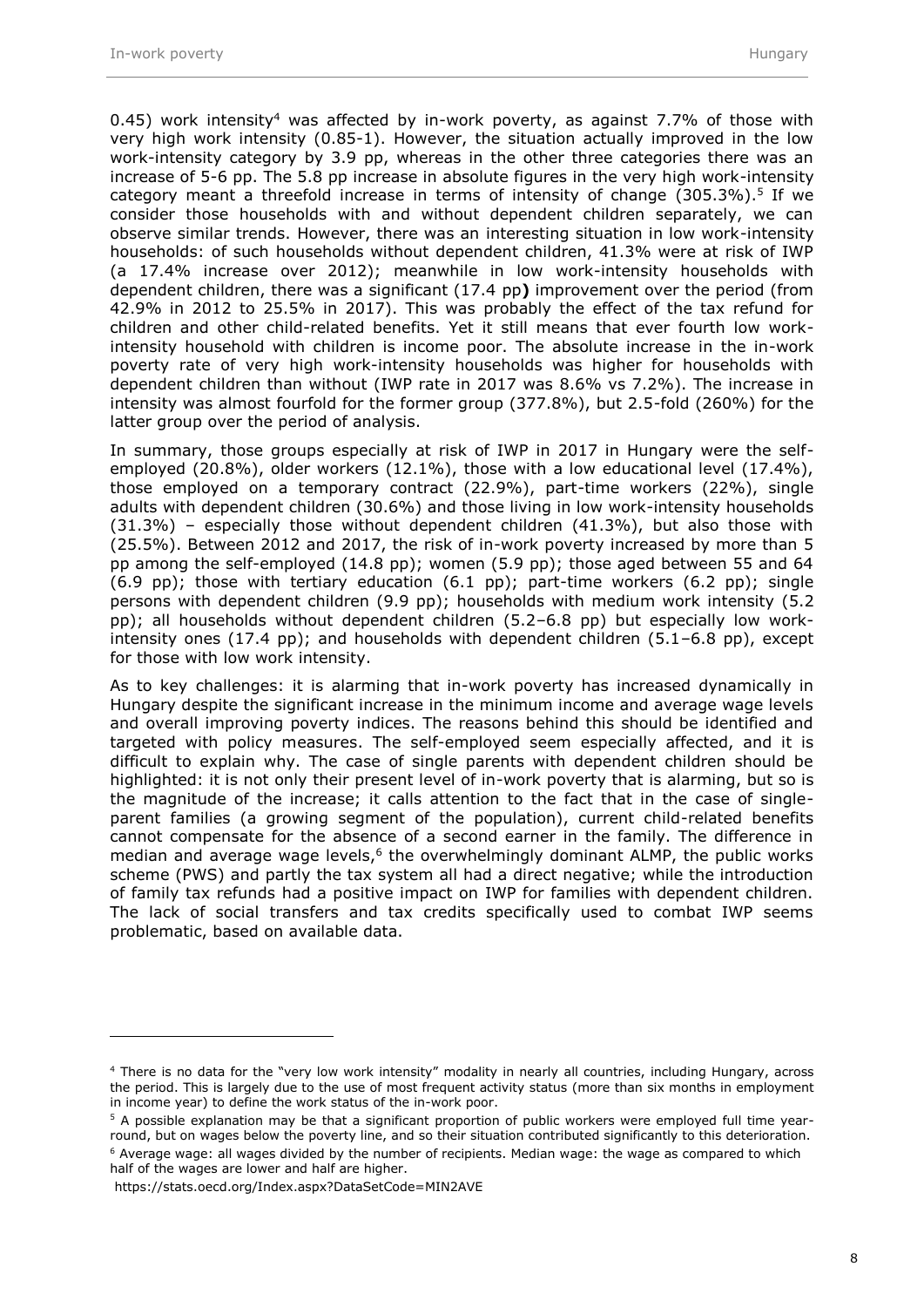#### <span id="page-10-0"></span>**2 Analysis of the policies in place**

Halleröd et al.'s (2015) longitudinal analysis using European Union Statistics on Income and Living Conditions (EU-SILC) data over a three-year period calls attention to the fact that the focus should be put on actual labour market conditions that lead to poverty. Those problems caused by low hourly wages should be separated out from those caused by few working hours. In Hungary, we have witnessed an increase in in-work poverty at a time when all the other labour market processes are positive: employment levels have risen (so that we now have a labour shortage in the country); the unemployment level has fallen to a very low level; and most poverty indices have dynamically improved. Yet in recent years Hungary has witnessed the most significant deterioration in in-work poverty in the whole EU.

#### <span id="page-10-1"></span>**2.1 Most important policies directly influencing IWP**

We now need to consider in detail the wage levels (most importantly the level of the minimum wage), the characteristics of the tax system and the overwhelmingly dominant ALMP (i.e. the public works scheme) over the period under consideration (2012-2018), focusing particularly on the challenges identified in Section 1. These are the factors that directly influence IWP in the country, and by and large the policies pursued have had a negative impact on in-work poverty (although an element of the tax reform – the introduction of family tax refunds and subsequent amendments – did have a positive impact on IWP for families with dependent children).

#### <span id="page-10-2"></span>**2.1.1 Minimum wage, wage levels**

In Hungary, the minimum wage is legally binding for all workers in all sectors of the economy. In the EU, Hungary belongs to the group of countries with low minimum wages (together with Bulgaria, Croatia, Czech Republic, Estonia, Latvia, Lithuania, Poland, Romania and Slovakia). That said, the nominal increase between 2010 and 2018 was 87.8% (63.3% in real terms) (Eurofound 2018).

Increases in the minimum wage have the potential to reduce in-work poverty, but it is feared that they could have a negative effect on employment levels and be problematic especially for SMEs; they may also enhance informal economy practices. There are two levels of guarantees in Hungary, introduced in 2006: the basic *minimum wage* and the *guaranteed minimum wage –* this latter is for jobs requiring at least secondary school or a vocational training qualification. After the outbreak of the crisis – from 2009 until 2016 – net wages increased by 5.6% per year on average. In the private sector, average wages increased by 34% between 2010 and 2016, and in the public sector by 21% (Belyó et al 2018: 11,13). The low wage levels characteristic of the public sector and budget restrictions kept salaries in some segments of it at the same level, e.g. among social workers, those working for municipalities.

The minimum wage was significantly increased in 2017 and then in 2018 (the gross minimum wage for 2018 increased by 24% compared to 2016; the guaranteed minimum wage increased by 40%). This will probably reduce IWP, but the increase is not reflected in our data at all, as the figures for 2017 are based on income gained in 2016.

The minimum wage levels are especially important in Hungary, as large numbers of workers are paid the minimum wage or around that level (in 2015, 600,000 – Eurofound 2018). In 2016, the minimum wage was 39% of the average wage and 51% of the median wage. According to the president of the Hungarian Trade Union Confederation, two-thirds of employees earn less than the average wage, and so the median would be a more realistic estimation of the average monthly income level (250,000 HUF/€806, rather than 310,000 HUF/€1,000; but the former figure is not published by the Hungarian Central Statistical Office). Some 71% of public servants are covered by the minimum wage or guaranteed minimum wage, which means that two-thirds of the 800,000 public servants are paid the smallest possible amount. According to a survey by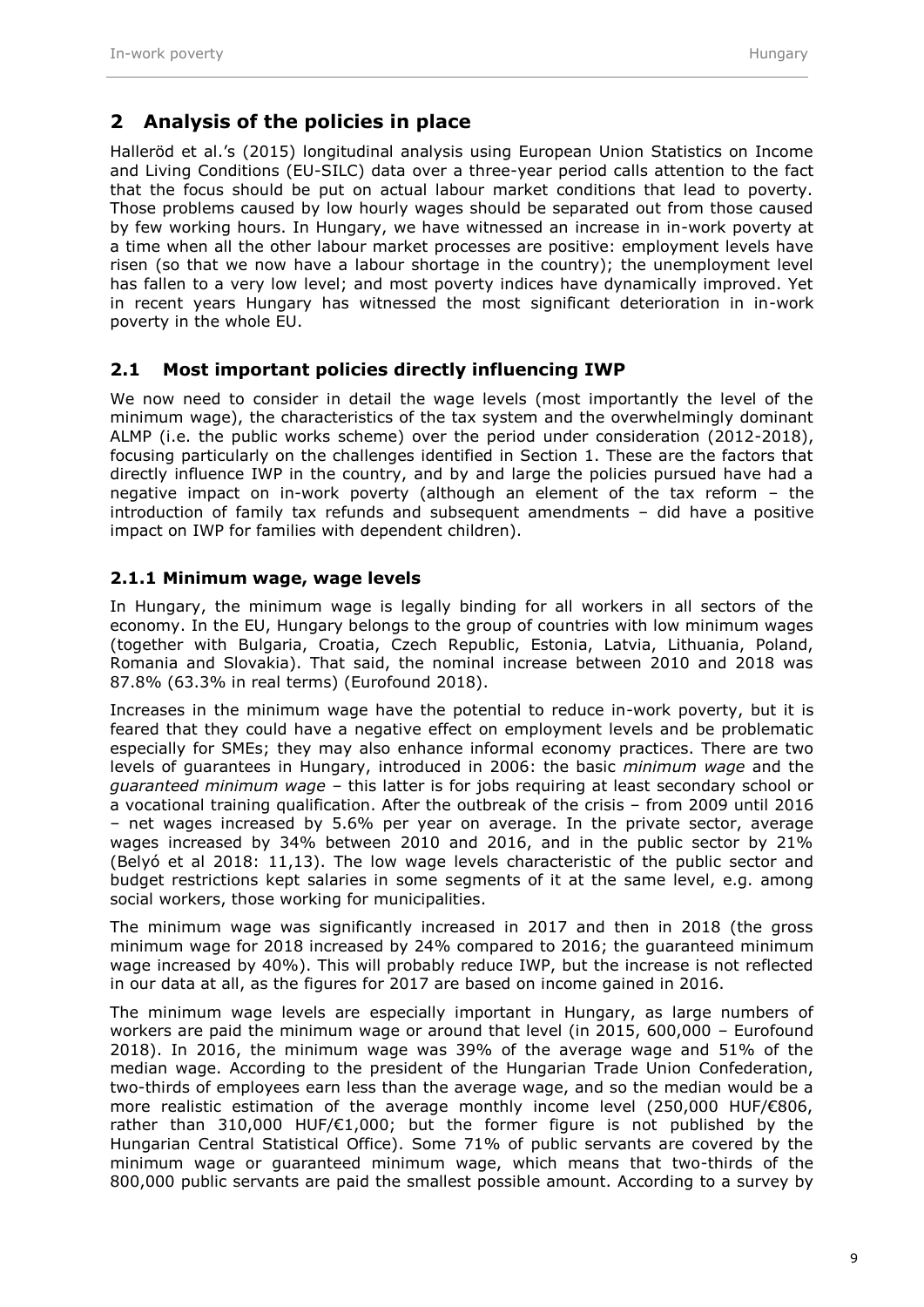the Hungarian Trade Union Confederation, 50% of all employees can only make ends meet, and any extra expenditure would cause them serious problems.<sup>7</sup>

Wage inequalities are growing, and the average and median wages are diverging. The think tank Policy Agenda (2018) recently published an analysis on wage inequalities in Hungary. Based on the individual wage and income statistics of the Ministry of Finance, Policy Agenda calculated income inequality, comparing median and average wages. The data refers to 2016, before the significant minimum wage increase, which came into effect in 2017. The survey indicated a deterioration since 2014: in 2016, the median wage was only 74% of the average wage. Out of 100 workers, 69 earn less than the average wage. In the competitive sector, this is true of 73 workers out of 100. The bottom 52% of the population generally earns as much in total as the top 10%. The top 5% earns as much as the bottom 40%. The situation is even worse in the private sector, where the bottom 58% earns as much as the top 10% (Policy Agenda 2018: 2-4).

Using income tax declarations submitted in 2017, their results also indicate a very distorted, significantly unequal wage system where there is sizeable income under the radar. The researchers took two types of income into account: wages from employment relations (4.26 million people submitted such declarations) and other work-related income (self-employed entrepreneurs, small agricultural producers, etc.: 551,000 people gained such income, based on their tax returns). There is a sizeable overlap between these two groups (people who have wages from employment and also have other workrelated income. Only 271,000 people claimed not to have employment-related income only other work-related income type(s). Based on the above data, *34% did not earn as much as the minimum wage (1.45 million people) and a further 43% earned incomes between the minimum wage and the average wage published by the Hungarian Central Statistical Office (1.83 million people).* Some 23% (981,000 workers) earned above the average wage in 2017.

There is also some discrepancy between the number of employees registered by the Hungarian Central Statistical Office (HCSO) and the tax return data. On average 3.6 million people are employed on at least the minimum wage. However, only 2.8 million submitted such a tax return to the authorities. There is a significant 800,000 difference between the two (see further details in Policy Agenda 2018: 7-8). It seems that several people either completely hide from the tax authorities with their income gained, or else they (or their employers) declare significantly lower sums than they actually receive. The analysis first included only employment-related income; then it considered all income (though this data did not include income received under the Fixed-rate Tax for Small Taxpayer Enterprises (KATA)). The study concluded that "other income" earned besides being employed does not lessen wage inequalities. The flat-rate tax system only reinforces the unequal structure, and the majority of employees can be considered losers under this system.

The net minimum wage was under the poverty line in 2012 and 2013; it was slightly above it between 2014 and 2016; and it started to be significantly higher from 2017 on. As for the minimum subsistence level, it is still higher than the net minimum wage, although in 2017 the difference between them was smaller than at any time previously in the analysed period (see Figure A.2 in Annex). In 2012, the poverty line was 65,600 HUF  $(E212)$  a month; the net minimum wage was 60,619 HUF (€196) a month; and the minimum subsistence level was 87,510 HUF (€282) a month. In 2017, the poverty line was 77,680 HUF ( $\epsilon$ 251), the net minimum wage was 84,788 HUF ( $\epsilon$ 273) and the minimum subsistence level was 90,450 HUF (€292).

 $^7$  <http://nepszava.hu/cikk/1158628-ketmillio-alulfizetett> The article that cites this survey does not provide any further details and the original survey seems to be publicly unavailable.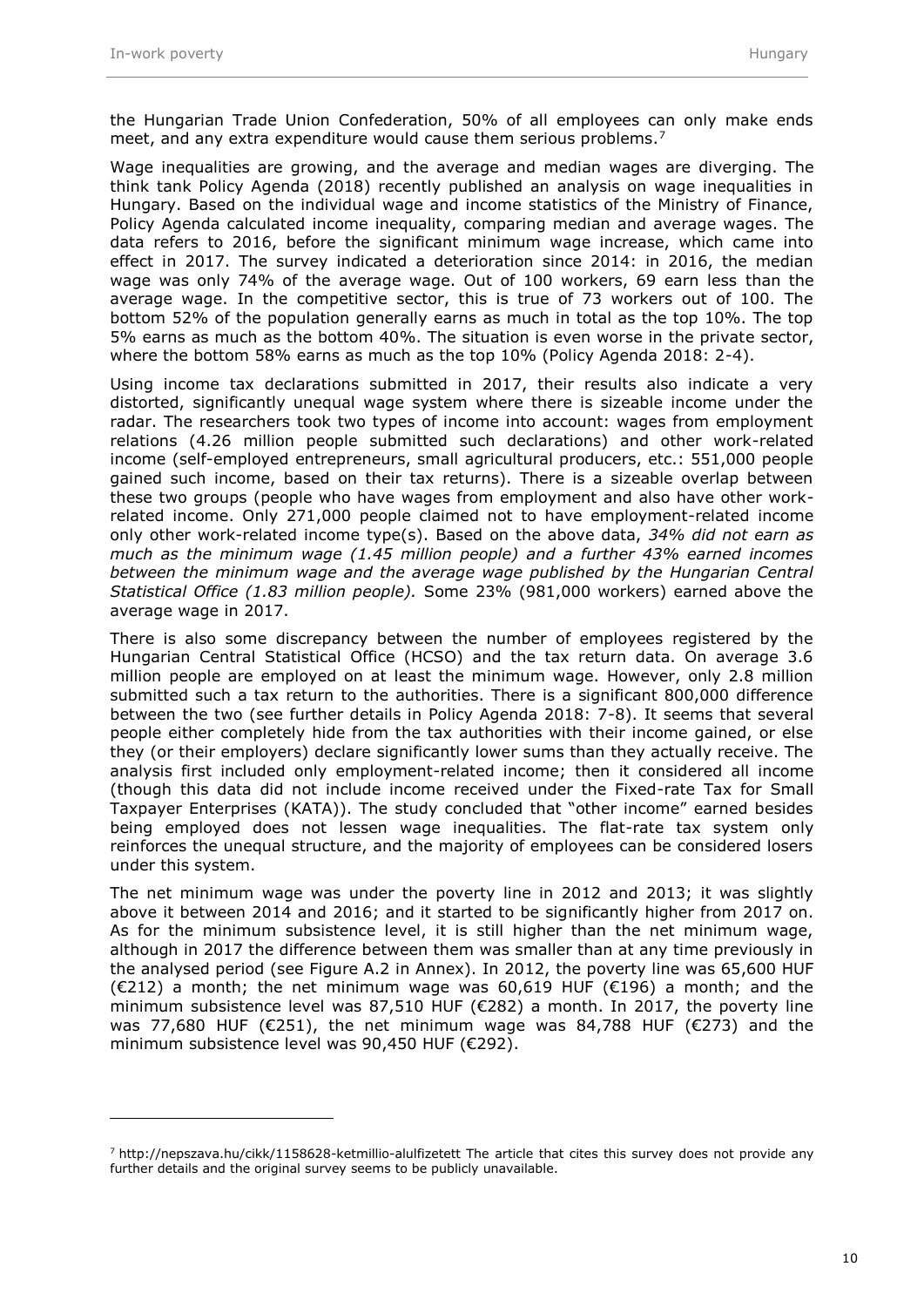#### <span id="page-12-0"></span>**2.1.2 Taxation**

Hungary introduced a flat-rate tax in 2011, which initially was 16%; since 2016, it has been 15%. The tax refund for low wage earners was abolished. The labour tax wedge has been among the highest in the EU, and especially workers in low income brackets are affected, for it has an impact on their employability.

On the positive side (at least for families with dependent children), a new family tax allowance was also introduced in January 2011. While the family tax allowance does reduce the tax wedge for earners with children, the effect is substantial only for those with at least three children, and better-off households can profit from it even more. The majority of children live in families with very limited income, and they cannot enjoy the positive effects of the modification of the tax system (since, especially on the introduction of the system, they had no or very low work-related income). Those in low income brackets earn so little that they lose money under the present tax system due to the abolition of tax credits for those on low income, while they can utilise the family tax allowance to a much lesser extent than those families in the highest income brackets, since they simply do not earn enough to reclaim the amounts theoretically possible. The allowance is still significantly lower for those with one or two children, but initially this difference was even greater. Only  $6\%$  of employees have three children or more.<sup>8</sup> For this reason, the system has been modified several times since its introduction, in order to have a more positive effect on the situation of families with children, and especially those with lower incomes. Since 2014, the family tax allowance also takes account of the expense of their 7% health insurance contribution and 10% pension contribution.<sup>9</sup> In 2015, the circle of those eligible for the family tax allowance was extended: the spouse of the partner eligible for family allowance can also claim this allowance. Furthermore, alongside income earned under a permanent work contract, other income can also now be included in the tax base (e.g. permanent contract of services<sup>10</sup> or rental income). In 2016, the tax allowance payable to families with two children was also increased, so that it will have doubled by 2019 – a yearly increase of 2,500 HUF (€8). And in 2018 it was raised to 17,500 HUF ( $\epsilon$ 56) per child per month, affecting approximately 330,000 families.

A financial analysis which also provoked some media attention and political debate in  $2013<sup>11</sup>$  stated that the tax reform altogether decreased state revenues significantly. Taking other factors (e.g. the number of children) into account, 1.7 million people gained, while 2.5 million lost under the new tax system. The top two deciles received 59% of the reductions the extension of family tax allowance produced (Tóth and Virovácz 2013).

More recent calculations on the available data indicate that while families with one or two children can mostly (above 90%) take advantage of their (limited) family tax allowance, only around 50% of those with three or more children can do so. In 2015, 544,000 families with one child, 358,000 with two and 196,000 with three or more children utilised family tax allowance; in 91% of cases, only one of the parents did so. In 2015, more than a quarter of them did not pay any income tax at all, while 130,000 did not pay income tax or contributions either. Families with children could not use a third of the theoretically available tax allowance.<sup>12</sup>

<sup>8</sup> Civil jelentés a gyermekesélyekről 2011 (Gyerekesély Egyesület), p. 22.

<sup>&</sup>lt;sup>9</sup> The tax allowance was extended to include not only income tax, but contributions.

<sup>&</sup>lt;sup>10</sup> "Megbízási szerződés", a general service contract type regulated by the Hungarian Civil Code.

<sup>11</sup> See among others:

[http://index.hu/gazdasag/2013/11/19/ezt\\_tette\\_velunk\\_az\\_egykulcsos\\_szja/](http://index.hu/gazdasag/2013/11/19/ezt_tette_velunk_az_egykulcsos_szja/) <http://index.hu/gazdasag/penzbeszel/2013/11/27/nobilis/>

<sup>12</sup> [https://24.hu/fn/gazdasag/2017/08/11/a-csaladi-kedvezmeny-harmadat-nem-tudjak-igenybe-venni-a](https://24.hu/fn/gazdasag/2017/08/11/a-csaladi-kedvezmeny-harmadat-nem-tudjak-igenybe-venni-a-szulok/)[szulok/](https://24.hu/fn/gazdasag/2017/08/11/a-csaladi-kedvezmeny-harmadat-nem-tudjak-igenybe-venni-a-szulok/)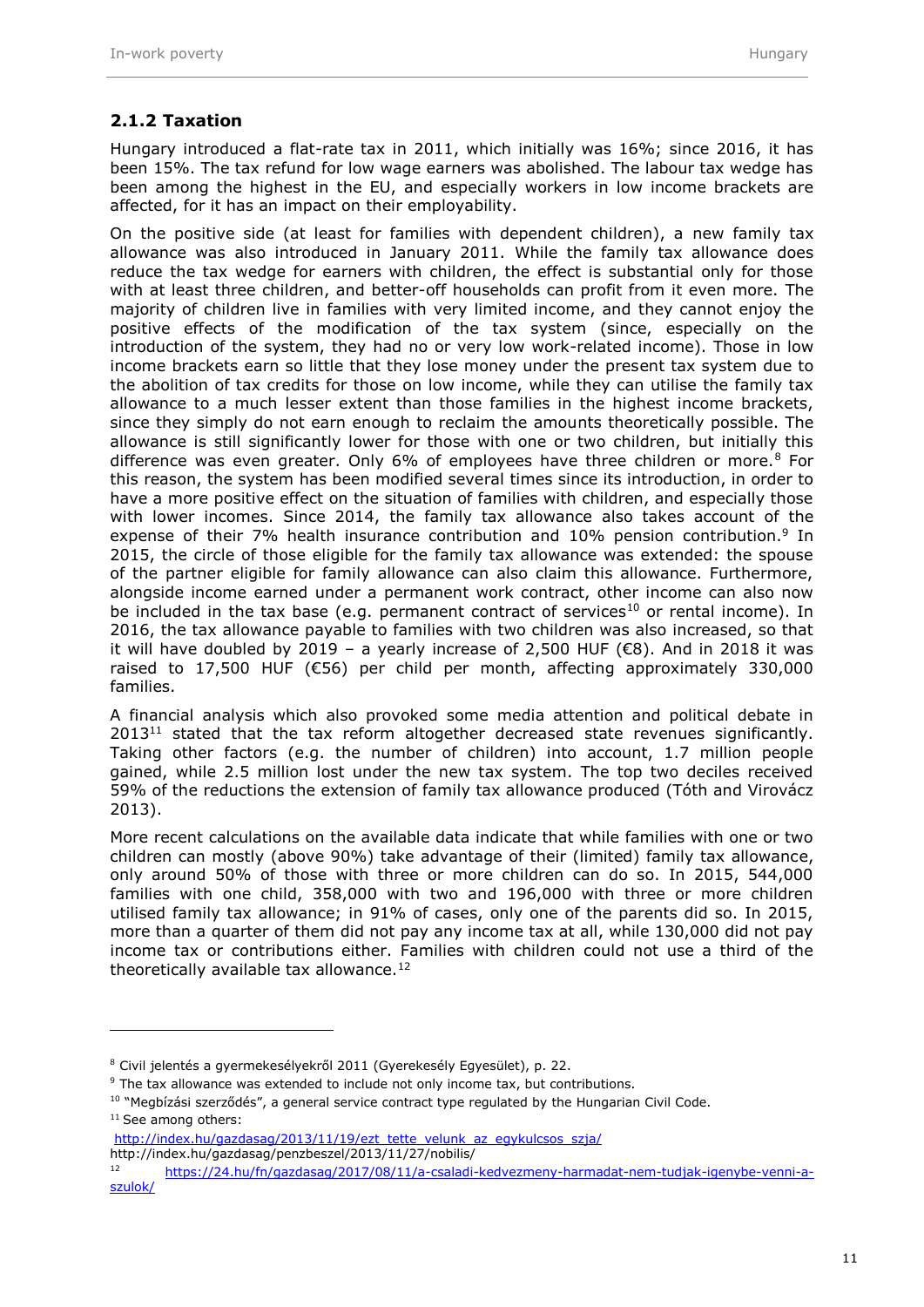In 2018, Policy Agenda prepared an analysis of tax benefits.<sup>13</sup> In 2017, 92% of taxed income was from employment. The family tax allowance affected the widest circle. Comparing income deciles, we can see that workers belonging to the top 10% received 24% of family tax allowances – the same proportion as the bottom 48% of workers (see Figure A.3 in Annex).

#### <span id="page-13-0"></span>**2.1.3 Public works**

 $\overline{a}$ 

The most important ALMP since 2010, both regarding the number of people involved and the funds allocated to it, has been the often-criticised public works scheme (PWS). It is at least partly responsible for the increase in IWP levels in Hungary.

The PWS was significantly extended in 2011: "direct job creation", which represented about 80% of the budget dedicated to ALMPs is a means for the labour market reintegration of unemployed people and was designed to gradually replace social benefits.<sup>14</sup> Although public workers are registered as employees, it can also be considered as a social provision, a part of the minimum income scheme. Public works play a significant role in social policy, particularly in disadvantaged areas of the country. Workers engaged in the PWS have been paid less than the national minimum wage since 2011: the government decides on the wage levels for the workers involved. PWS has raised the employment rate, but has also increased the in-work poverty rate (for more details see Albert 2015a, 2017).

The gap between the minimum wage and the public work wage has increased over the years: in 2016, the public work wage was 71.3% of the minimum wage; in 2017 – 63.9%; and in 2018 – 59.1%. The fact that this gap has widened is especially disadvantageous for the poorest households, even if in the lowest decile the share of active workers increased from 14% in 2011 to 34.5% in 2017. But while the share of work-related household income increased by 45% between 2010 and 2016, in the lowest income decile the figure was only 13%, which also means that the difference between the net household incomes of the first and the fifth deciles increased from 1.7 times in 2010 to 2.3 times in 2016.

In 2018, the gross wage for those involved in public works was the same as it was in 2017. These people, who comprised 5% of the employed population in 2016 and 4.2% in 2017, had a net minimum wage of 75% of the poverty line in 2012; by 2017, it had declined to less than 70%. Their wage diverges even further from the minimum subsistence level. For the sake of simplicity, the data in Table 1 refers to single households (a consumption unit); if there are dependants, the figures can be much worse.

<sup>13</sup> https://www.policyagenda.hu/elemzesek/2018/az-adokedvezmenyek-is-a-gazdagokat-segitik/#more-16592 <sup>14</sup> There have been public works projects in Hungary since the 1990s, but until 2009 they did not involve more than 15,000 to 20,000 people a year. Unemployment benefits in Hungary are linked to the acceptance of employment opportunities, regardless of the recipient's educational level or skills. If there are no employment opportunities, one is obliged to join the public works scheme.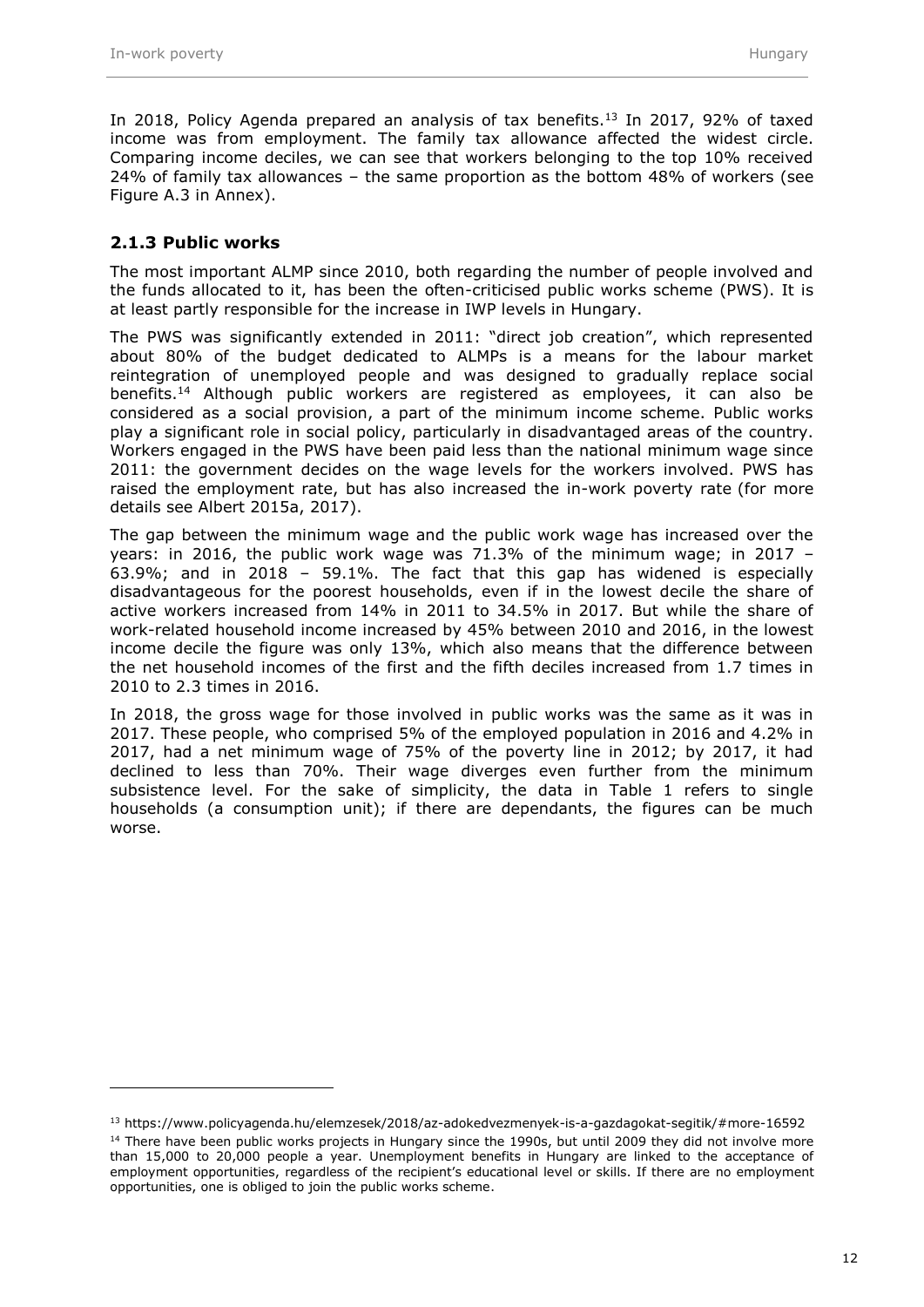| works income between 2012 and 2018                           |        |         |         |         |                                                                             |         |      |  |  |  |
|--------------------------------------------------------------|--------|---------|---------|---------|-----------------------------------------------------------------------------|---------|------|--|--|--|
|                                                              | 2012   | 2013    | 2014    | 2015    | 2016                                                                        | 2017    | 2018 |  |  |  |
| <b>Gross public works</b><br>salary (HUF/EUR)                |        |         |         |         | 71,800/23275,500/244 77,300/249 79,155/255 79,155/255 81,530/263 81,530/263 |         |      |  |  |  |
| <b>Net public works</b><br>salary (HUF/EUR)                  |        |         |         |         | 47,029/15249,453/160 50,632/163 51,846/167 52,638/170 54,217/175 54,217/175 |         |      |  |  |  |
| <b>Number of public</b><br>workers                           | 90,800 | 129,100 | 182,500 | 191,900 | 202,500                                                                     | 164,600 |      |  |  |  |
| <b>Gross minimum wage</b><br>(HUF/EUR)                       |        |         |         |         | 93,000/30098,000/316101,500/327105,000/339111,000/358127,500/411138,000/445 |         |      |  |  |  |
| Net minimum wage<br>(HUF/EUR)                                |        |         |         |         | 60,915/19764,190/207 66,483/214 68,775/222 73,815/238 84,788/274 91,770/296 |         |      |  |  |  |
| <b>Subsistence minimum</b><br>(HUF/EUR)                      |        |         |         |         | 85,960/27787,510/282 87,351/282 88,016/284 88,619/286 90,450/292            |         | n.d. |  |  |  |
| Poverty line (60% of<br>median) (HUF/EUR)                    |        |         |         |         | 65,600/21264,350/208 66,979/216 70,328/227 73,900/283 77,680/251            |         | n.d. |  |  |  |
| <b>Net public works</b><br>salary/net minimum<br>wage $(\%)$ | 77.2   | 77.0    | 76.2    | 75.4    | 71.3                                                                        | 63.9    | 59.1 |  |  |  |
| <b>Net public works</b><br>salary/poverty line<br>( %)       | 75.3   | 76.8    | 75.6    | 73.7    | 71.2                                                                        | 69.7    | n.d. |  |  |  |

## **Table 1. The changes in the monthly amounts of minimum income and public**

*Source: Policy Agenda calculations;<sup>15</sup> HCSO;<sup>16</sup> Tájékoztató (2018); own calculations.*

The PWS is still the most important measure in employment schemes for vulnerable people, among them the Roma, $17$  though it has been criticised for its low efficiency in reintegrating people into the primary labour market, $18$  its poor targeting (involving not only those in the most disadvantaged positions, from disadvantaged regions) and for the fact that it absorbs funds from other more efficient labour market tools and provides a lower income than the minimum wage (Albert 2015a). The need to modify the scheme has been referred to in the Country Specific Recommendations (CSRs) for Hungary every year since 2012.

As of January 2017, further activation measures were introduced in the PWS (see Albert 2017), such as the reimbursement of travel costs and a move to increase further the gap between the minimum wage and the public works wage, which may encourage transition to the open labour market (besides increasing IWP). The training component of the PWS has been enhanced.

<sup>15</sup> <https://www.policyagenda.hu/elemzesek/2018/kozmunkasok-helyzete-tovabb-romlik/#.WlmsSpOdWqB>

<sup>16</sup> HCSO: A közfoglalkoztatás keretében foglalkoztatottak munkaügyi adatai (Labour market data of those involved in public works) https://www.ksh.hu/docs/hun/xstadat/xstadat\_evkozi/e\_qli037.html; *Statisztikai tükör*, 7(18), at http://www.ksh.hu/docs/hun/xftp/idoszaki/mpf/mpf1212.pdf; [http://www.ksh.hu/thm/2/indi2\\_6\\_1.html](http://www.ksh.hu/thm/2/indi2_6_1.html)

 $17$  In 2016, 6.2% of the underemployed, 1% of the unemployed, 13% of the inactive considered as labourreserve and 18% of public works participants claimed to be Roma in the Labour Force Survey. So, while in 2016, 3% of the Hungarian population aged 15-74 claimed to be Roma, every fifth public works participant was Roma (HCSO 2017: 10). In 2015, 42% of the employed Roma were engaged in public works and every fifth public works participant was Roma (HCSO 2016: 15).

<sup>&</sup>lt;sup>18</sup> According to the data compiled by the Ministry of Interior, the rate of successful exit from the scheme was 12.2% in 2015 and 14.5% during the first five months of 2016.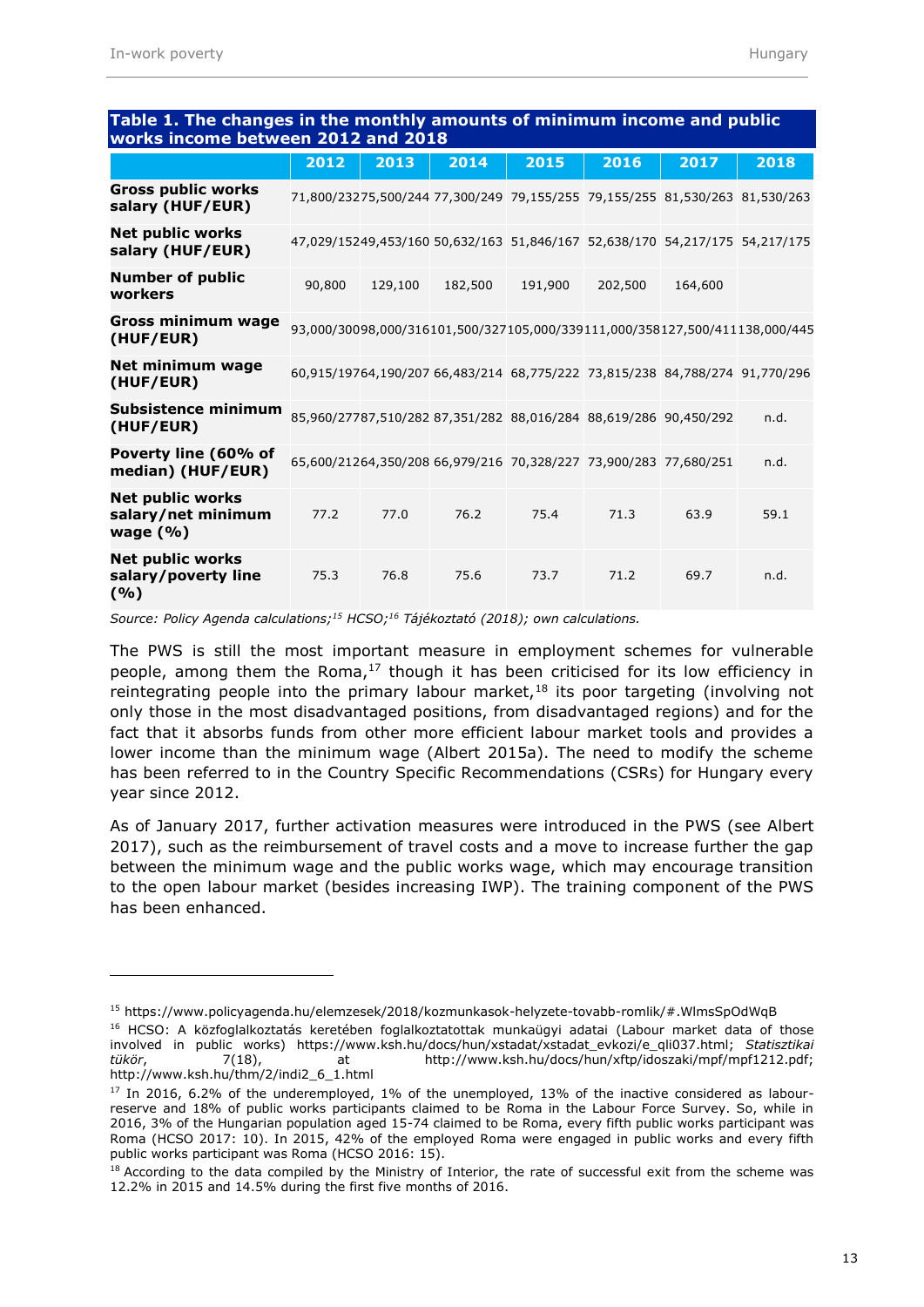Due to the set of measures the government announced in March 2017, the number of those involved in the public works scheme has been decreasing, as there is a significant labour shortage in the country. In 2017, the average number of public workers was 179,500 – a 19.7% decrease over 2016 (*Beszámoló* 2018). A recent, wide-scale study on public works commissioned by the government to refocus the programme (Hétfa 2018) states that those stuck in the system of public works are growing further and further distant from the primary labour market and can only be reintegrated through long-term, complex services. Public works are increasingly a programme for the elderly, women with small children and those with health-related and other complex problems, and for them it works like sheltered employment. Thus, the role of public works has to be reconsidered.

#### <span id="page-15-0"></span>**2.2 Most important policies indirectly influencing IWP**

#### <span id="page-15-1"></span>**2.2.1 Social assistance schemes**

In the following section, we assess the most important policies which indirectly influenced IWP in the country during the period concerned. The Hungarian welfare system can be characterised as a "corrupt redistribution", because benefits and services do not focus on the poor, and often the well-to-do have better access to public resources than the needy (Szikra 2014, 2018). The income position is practically irrelevant in explaining receipt of benefits, but age is not, as the main beneficiaries of the Hungarian welfare state are children and elderly people (Gál and Medgyesi 2017: 5). Together with Greece, Hungary was a country that did not see an increase in social protection receipts between 2006 and 2015 (EC 2018: 145). Of the OECD countries, Hungary is the only one where cash income support for those of working age has significantly decreased. Restrictive income protection policies, including a nominal freeze on social transfers in force since 2008 and a cutting back of the unemployment benefit period, have most probably contributed to the worsening of IWP rates.

From the perspective of this study, the minimum income scheme is especially important for temporary workers or those on the periphery of the labour market (for details see Albert 2009, 2015b). Unfortunately, Hungary is gradually moving away from a general minimum income scheme (MIS). The conditionality of provisions is increasing. The level of MI (minimum income) benefits was found to be inadequate even in 2009, and since then the situation has deteriorated even further, with a nominal decrease in certain provisions (job-seeking allowance, employment replacement subsidy) and the abolition of others (e.g. social assistance, home maintenance support). Regarding general minimum income schemes, the country lies at the bottom in terms of expenditure, spending the lowest amount (€0.50) per inhabitant (Pena-Casas et al. 2013: 49). Formerly there were more regulations to enhance transition to employment. The contribution-based unemployment benefit (now called *job-seeking allowance* or *álláskeresési járadék*) is available for a maximum of 90 days – the shortest duration of such provisions in the EU. Its amount is capped at a maximum of 100% of the effective minimum wage. After 90 days, unemployed people may apply only for the *benefit for people of active age*. If found capable of work, they may receive *employment replacement subsidy* (which is fixed, irrespective of the number of members and composition of the family, and which currently amounts to 80% of the statutory minimum for old-age pensions: 22,800 HUF a month (€73.50) – 33.6% of the at-risk-of-poverty (AROP) threshold for a one-person household), or else they may be employed in public works at approximately 70% of the statutory minimum wage. Recipients of the benefit for people of active age are entitled to health care. At present, the eligibility conditions do not ensure that the MI scheme covers all the relevant population at risk. There are no studies on coverage or take-up of MI benefits, despite the fact that we know that approximately half of registered job-seekers do not receive any provisions: the working poor are not included at all in the MIS (Albert 2015b). Most probably, take-up could be increased by easing behavioural conditions; but with the positive exception of the employment replacement subsidy – where the "tidy"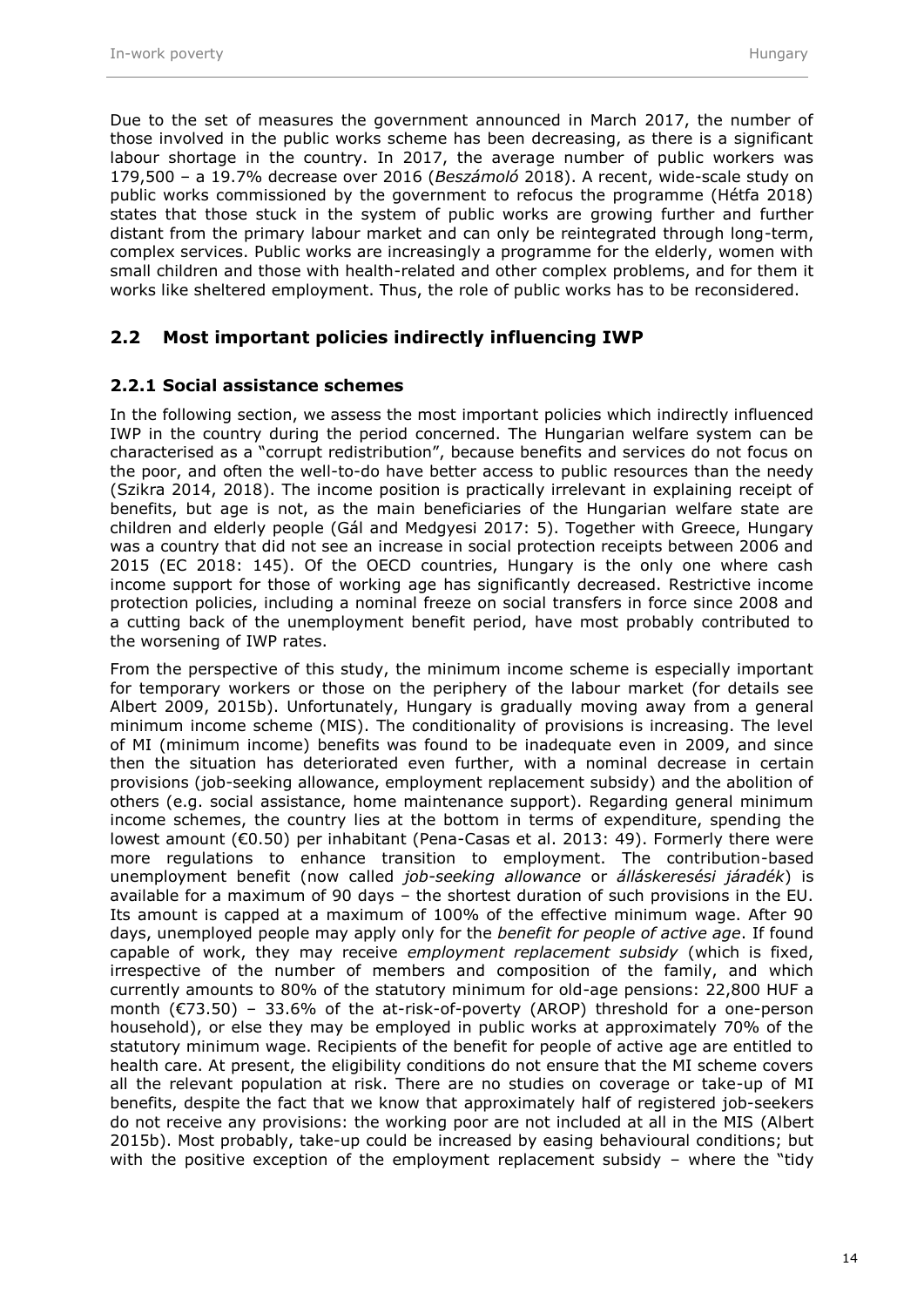living arrangements" condition was removed from the regulations – the opposite tendency has been more in evidence.

The impact of the MI scheme on reducing the level of poverty can be regarded as moderate and has been decreasing in recent years. The net replacement rates for longterm unemployment are among the lowest in the EU. Participation in public works increasingly comprises the work-incentive element of basic social provisions (minimum income) for those of active age and capable of work, but the data indicates that public works do not promote employment in the primary job market and cannot lift families out of poverty.

There is a need for a legally defined minimum income level, which is based on research and takes into consideration the level of other related benefits. Based on this, the level of minimum income should be calculated as the difference between the available resources of the household and this level. The current level of minimum income should be significantly raised and indexed annually. Conditionality and sanctions exclude thousands in need from the current MIS.

Resources for provisions connected to employment, *regular* and *not low* income (e.g. family tax allowance, Family Home Creation Loan, certain child-care related provisions (CSED, GYED)) have been increased, often due to the rise in the minimum wage, to which several of these provisions are tied. On the other hand, funds for universal provisions offered without further criteria being met (e.g. family allowance, child-care leave (GYES), child-raising support (GYET)), together with provisions for low-income families with children (regular child protection benefit) or the employment substitute benefit have not been increased, and so their real value continues to decrease. Although it has appeared among CSRs every year since 2014, there has been no improvement in the adequacy and coverage of most social benefits. The value of basic social provisions has not been increased (or has decreased) since 2008. At the very least, the indexation of these latter provisions to make up for their value loss since 2008 is necessary. Half of the registered job-seekers are without any social provisions.<sup>19</sup> In 2018, the employment replacement subsidy was still 22,800 HUF (€76) a month, which is 30% of the at-risk-ofpoverty threshold.

The government rightly argues that the short duration of unemployment benefits may enhance job searches, but it may also force job-seekers to accept jobs that do not match their qualifications, reducing productivity in the economy. Also, due to the limited benefit duration and the lack of adequate savings (plus the fear of losing even the minimal social support, since job-seekers must accept the public works offer in order to keep their eligibility for social assistance), people are forced to join the PWS, which almost automatically means in-work poverty.

In line with previous studies, our analysis shows that the risk of in-work poverty is relatively large among households with children – especially households with many children and single-parent households. Figures by household type show a positive impact of the government's family policy: although the risk of in-work poverty is still higher for households with children, their situation has deteriorated less than that of households without children (Eurofound 2017a: 46). Yet family policies should redistribute more resources for those in low-income categories and single-parent families.

Regarding access to healthcare services, $20$  self-reported unmet need due to financial reasons are similar to the EU average: in 2016, it was 0.9% on the grounds of medical

<sup>19</sup>

https://nfsz.munka.hu/Lapok/full\_afsz\_kozos\_statisztika/full\_afsz\_munkaeropiaci\_helyzetkep/content/nfsz\_stat merop\_helyzet\_2018\_11.pdf

These people have probably lost (or not yet gained) eligibility for the Employment Replacement Subsidy, e.g. were dismissed from public works due to alcohol or behaviour problems, did not cooperate as prescribed, etc.

<sup>&</sup>lt;sup>20</sup> Hungary has a social insurance-based compulsory healthcare scheme with practically universal coverage. On inequalities in the health system, see Albert (2018).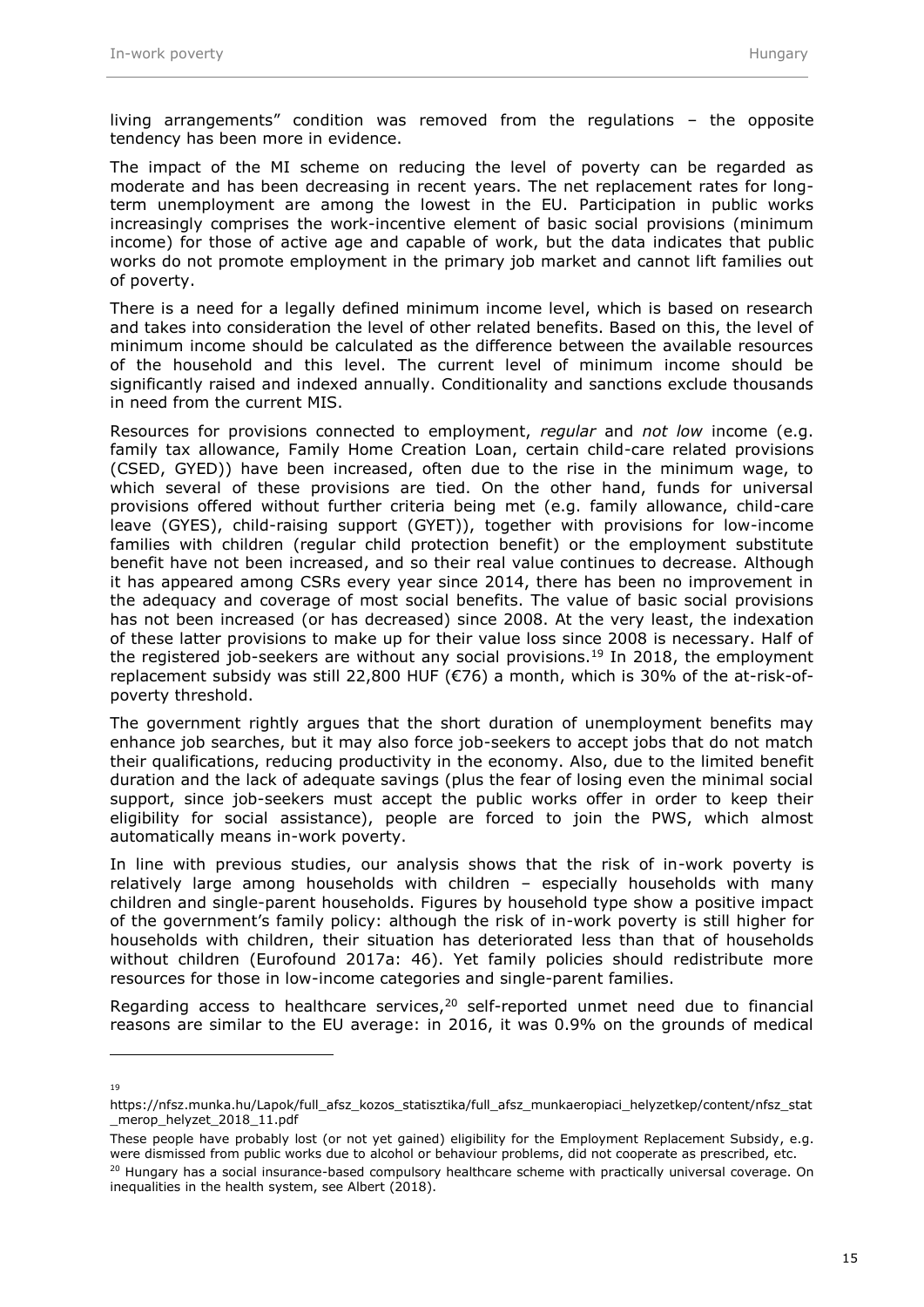care being too expensive; 0.2% because it was too far to travel; and 0.2% because of waiting lists.<sup>21</sup> However, the availability has improved for the better-off 60% of the population; for the rest, especially for the poorest quintile, it has deteriorated, and so inequalities have increased. $22$  The European Quality of Life Survey data also indicates that only 32% of Hungarians in the lowest income quintile considered that they could cover primary care costs (Eurofound [2017b](https://www.ncbi.nlm.nih.gov/books/NBK447692/): 56), so worse access to health care must be a problem for workers affected by IWP.

The reform of the social protection system in 2015 may also have contributed to an increase in IWP, especially as housing costs are a heavy burden for 60% of the in-work poor and 36% of the working population (Eurofound 2017a: 50). Yet *normative housing support* was abolished in 2015, and at present there is no coherent housing policy that targets the needs of those at risk of poverty and social exclusion (Habitat 2018), offering real opportunities to fight homelessness and provide adequate social housing options. It is problematic, as recently both rental and real estate prices have increased significantly.<sup>23</sup>

The restructuring of the social protection system separated income- and expensecompensation provisions. The latter are now provided on the basis of local decrees in the form of a single provision called "settlement support", which replaces the previous statutory housing maintenance support, kindergarten support, debt management services, equity public health provision and nursing fee. Every local government has had to issue its own decree setting the criteria for this provision. Regarding this reform, which was introduced in 2015, the first comprehensive quantitative analysis of statistical data by the HCSO was recently published. It reaches the following conclusions. Between 2014 and 2016, the total number of recipients did not change, but the real value of provisions fell to 68% of their 2014 level at the individual level. Take-up increased only in settlements with low tax capacity – by a significant 29%. So due to increasing demands, the decrease of per capita support was the highest in such settlements, it dropped to 58% of its value in 2014. The change in the system of social provisions affected housingrelated provisions the most: the number of those receiving such support decreased by 44%, but municipalities provided less money to support medication or nursing. The study concludes that the change resulted in decreased social security for the population, especially for those living in smaller, more disadvantaged settlements (Kopasz and Gábos 2018). Previous studies also concluded that local provisions target the poorest population segment (including large families with a number of children) to a decreased extent and provide less support for them, while discretionary elements are more abundant and the transparency of the allocation of provisions has often decreased significantly (Mózer 2016).

#### <span id="page-17-0"></span>**2.2.2 In-work benefits**

Employers can provide benefits to their employees – either regular fixed benefits, e.g. 10,000 HUF (€32) food voucher for every employee/month, or optional ones (the benefits can be chosen by the employee from a list within the framework of a determined amount). This optional system – called the "Cafeteria system" – is being significantly curbed from 2019 on. On top of these, employers may provide vouchers (e.g. Erzsébet vouchers (food support); School starting vouchers; Culture vouchers; Gift voucher); or the SZÉP Card – this card has three "pockets", covering restaurant meals, leisure accommodation and culture. A frequent provision is a local public transport season ticket. Apart from that, the Health Care Fund Card and voluntary pension fund additions can be

<sup>21</sup> EU-SILC 2016 data downloaded on 13 April 2018.

<sup>&</sup>lt;sup>22</sup> Eurostat. hlth\_silc\_08.

<sup>23</sup>

[http://kettosmerce.blog.hu/2017/09/02/egekbe\\_szoknek\\_az\\_alberleti\\_dijak\\_a\\_fidesz\\_lakaspolitikajanak\\_kudar](http://kettosmerce.blog.hu/2017/09/02/egekbe_szoknek_az_alberleti_dijak_a_fidesz_lakaspolitikajanak_kudarca) [ca;](http://kettosmerce.blog.hu/2017/09/02/egekbe_szoknek_az_alberleti_dijak_a_fidesz_lakaspolitikajanak_kudarca) http://www.gki.hu/wp-content/uploads/2017/11/GKI\_ing\_1704.pdf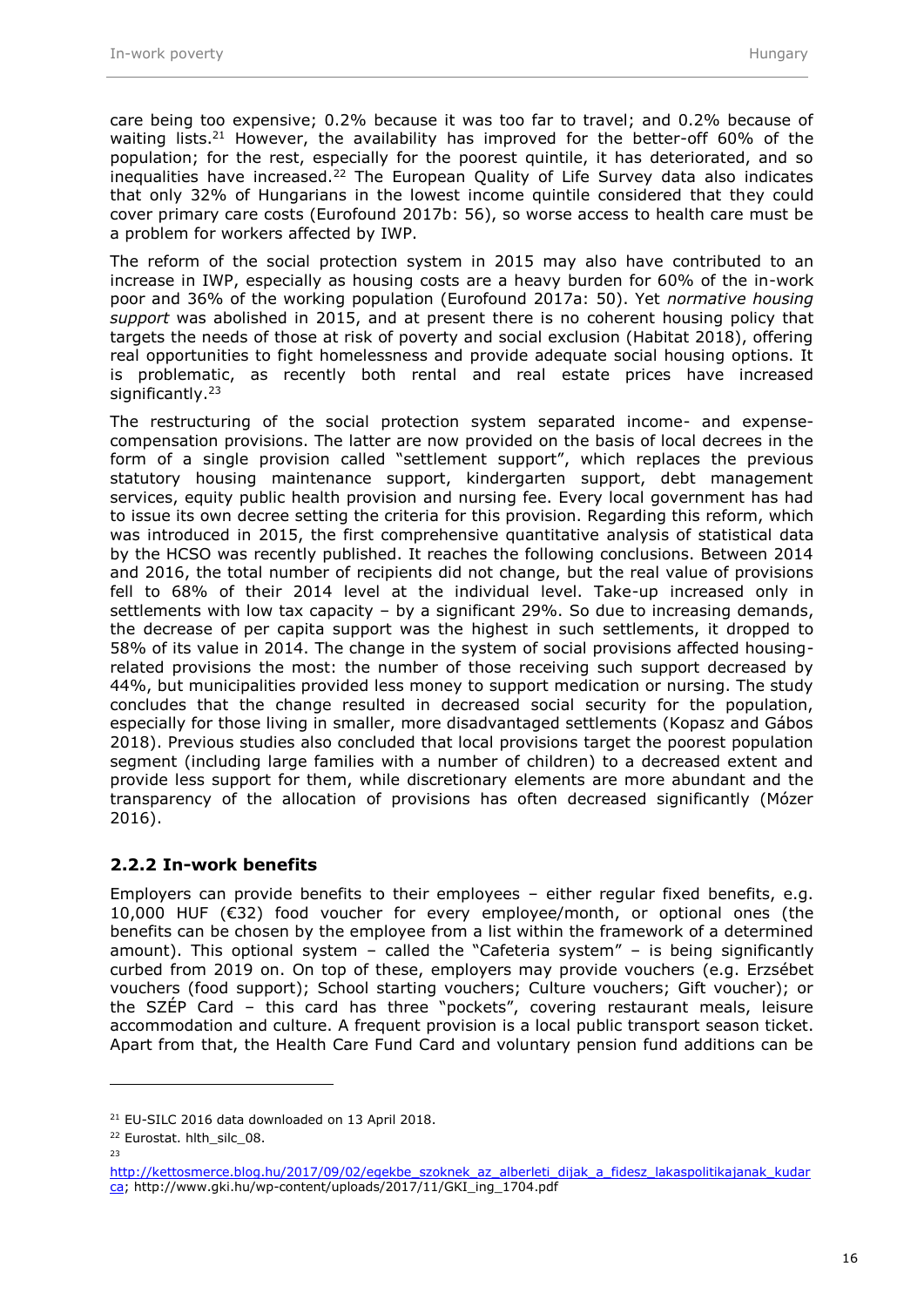financed. There is limited data regarding access to such benefits. A survey conducted in 2018 on a sample of 683 companies (the majority of them from the private sector) found that 87% provided some kind of in-work benefits: of these, 4% provided them for certain groups of employees, 57% for all their employees, and 39% for all their employees, but with different kinds of benefits for specific groups. Some 30% provided only fixed benefits, while 38% offered only flexible ones, permitting individual choice, while 32% has systems with some fix elements and also benefits permitting individual choice. In all, 37% of organisations with at most 10 employees provided no in-work benefits. Bigger organisations tend to provide such benefits more and in more flexible ways. $24$  Another survey found that 55% of employers provide local public transport tickets, and Erzsébet vouchers are also very widespread. The SZÉP Card is also very popular, especially among big companies.<sup>25</sup> The analysis does not contain information on the impact of such benefits on the income of the employees.

#### <span id="page-18-0"></span>**3 Policy debates, proposals and reforms on in-work poverty and recommendations**

IWP has not been an explicit policy priority in Hungary. It was not mentioned at all in the NRPs in the analysed time period and nor were there any measures to target it explicitly – although this is not very surprising in light of the fact that a couple of years ago, before this current quite dramatic increase, Hungary had very low IWP levels. Poverty is addressed in the NRPs only with regard to the EU 2020 poverty targets and the changes in the AROPE indices.

A major priority of the Orbán government since 2010 has been to increase employment levels and activate people ("workfare" instead of "welfare"). The underlying assumption has been that work lifts people out of poverty; thus increasing the work intensity of households means that poverty will decrease. One has to acknowledge that the intention of increasing work intensity, to a significant extent through the PWS, has been successful. However, it has not automatically meant that people who work are not affected by poverty. The data shows that this is not the case: poverty among the employed is increasing. This is mostly in categories that are at risk anyway (older people, those with low education, in temporary or part-time jobs, etc.), but there has also been an increase among, for example, those with tertiary education. Yet, the problems of the working poor are still not the focus of government measures. The following may exemplify this claim: the former secretary of state responsible for social exclusion was asked in an interview in February 2017 about the significant increase in IWP. He argued that this had happened because the number of those living in deep poverty had decreased from 465,000 to 185,000 over the preceding three years, and these people were now among the working poor. He stressed that previously these people had been in a far worse situation, without work, living on social benefits and with a "fraction of the amount of their present wage".<sup>26</sup>

The government gained a supermajority in parliament for the third time in a row in April 2018, and it acts with the total certainty that it is fully authorised by the majority of the voters. The opposition parties are weak and so are the trade unions. It seems that the government is more inclined to take steps for purely economic reasons than for social ones. Based on available information, the government plans no change regarding wage

<sup>24</sup> http://bkik.hu/gszt/wp-content/uploads/sites/3/2018/02/Cafeteriakutat%C3%A1s\_Magyarorsz%C3%A1g\_2018.pdf

<sup>25</sup> http://www.origo.hu/gazdasag/20181011-felmeres-a-magyar-vallalkozasoknal-a-dolgozok-88-szazalekareszesul-iden-a-cafeteria-legalabb-egy.html

<sup>26</sup> Czibere: A felemelkedés miatt nőtt Magyarországon a dolgozói szegénység, *168 óra*, 16 February 2017,

<https://168ora.hu/itthon/czibere-a-felemelkedes-miatt-nott-magyarorszagon-a-dolgozoi-szegenyseg-10514>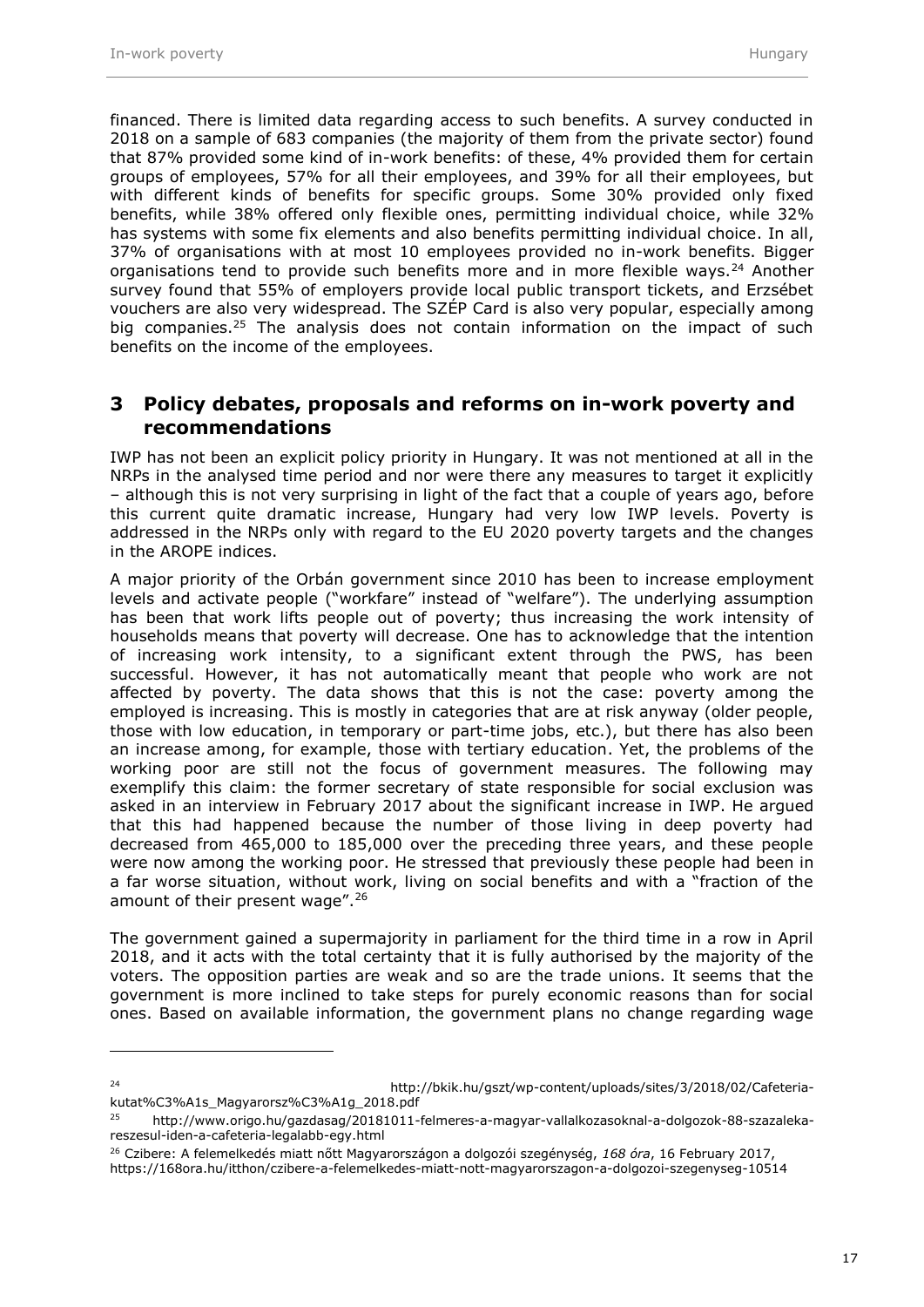levels in the PWS, but does plan other modifications in the system – their actual impact has yet to be seen. A further increase in the minimum wage is planned, together with a further decrease in wage costs. The family tax allowance is still being extended, which is a positive step for families with dependent children. However there seem to be no intention of increasing the adequacy of most social benefits.

Over the past years, there have been a few instances of some opposition parties and the trade unions trying to focus attention on IWP and the significant increase in it, in order to mobilise people; but these attempts have had a limited direct impact on government policies. The issue of in-work poverty comes up repeatedly in the media, mostly when some new data gets published either at the European or the national level. It is also an issue that trade unions try to focus on when setting the minimum wage. However, social dialogue is very weak in Hungary (its strengthening was among the CSRs for the country in 2018).

In 2011, the FIDESZ-led government replaced the former tripartite forum (National Interest Reconciliation Council, OÉT) with a new bipartite body, the National Economic and Social Council (*Nemzeti Gazdasági és Társadalmi Tanács* – NESC). This consists of a wider range of organisations (32), including chambers of commerce, social and scientific civil organisations and Hungary's historical churches, and it no longer sets the minimum wage. The government is not a member of this body. Council members only have the option of drafting proposals for the government. In reality, the government presents drafted regulations and laws to the NESC, leaving it without enough time to prepare and limiting the time for consultation. Since 2011, Hungary's national minimum wage has been set by government decree, though the government has to consult the NESC. The new practice of consultation on national minimum wages (both minimum wages and guaranteed minimum wages) happens within the framework of the Permanent Consultation Forum of the Private Sector and the Government (PCFPSG, *Versenyszféra és a Kormány Állandó Konzultációs Fóruma*), which is a new national tripartite forum formed in 2012. There, three employers' organisations (MGYOSZ, ÁFÉOSZ and VOSZ), three trade unions (LIGA, MSZOSZ and Munkástanácsok) and the government consult on industrial policy. The other trade unions are excluded, as they are regarded as primarily representing workers in public services and publicly owned utilities. When the employers' organisations and trade unions in the PCFPSG reach a consensus, that agreement is submitted to the government, which consults the NESC on it and makes an announcement, codifying the agreement.

The change in the institutional framework of minimum wage setting was strongly criticised by the unions. But union membership is decreasing in Hungary: in 2015, trade union density in Hungary was only 9%.<sup>27</sup> Although there is an institutional framework, as presented above, it has limited meaningful content and transparency – at least in the view of social partners. A six-year wage agreement accepted in autumn 2016 meant that from January 2018 the minimum wage reached the minimum subsistence level for the first time since its introduction in 1989. This had been on the agenda of trade unions since the 1990s. At first sight, one might think that the 2016 agreement was a victory for social partners; however, it turns out that although certain trade union confederations had long argued for and advocated this, they had not achieved a breakthrough. They had even entrusted a think tank, Policy Agenda, with preparing a plan for how to increase the level of the net minimum wage to the minimum subsistence level (Programme against inwork poverty!),<sup>28</sup> and in 2014 the trade unions had unanimously put forward this proposal at wage negotiations. They had sent the programme to the press and the government. But in 2014, neither the government nor the employers' organisations supported it, and there was no meaningful debate on it.<sup>29</sup> In 2015, an updated version<sup>30</sup>

<sup>&</sup>lt;sup>27</sup> Labour Force Survey data. http://www.ksh.hu/docs/hun/xstadat/xstadat\_evkozi/e\_szerv9\_01\_16.html

<sup>28</sup> http://szakszervezet.net/images/dokumentumok/Tobb%20bert%20a%20dolgozoknak%200922.pdf

 $29$  As there are no accessible documents of the PCFPSG meetings, this information can only be based on interviews.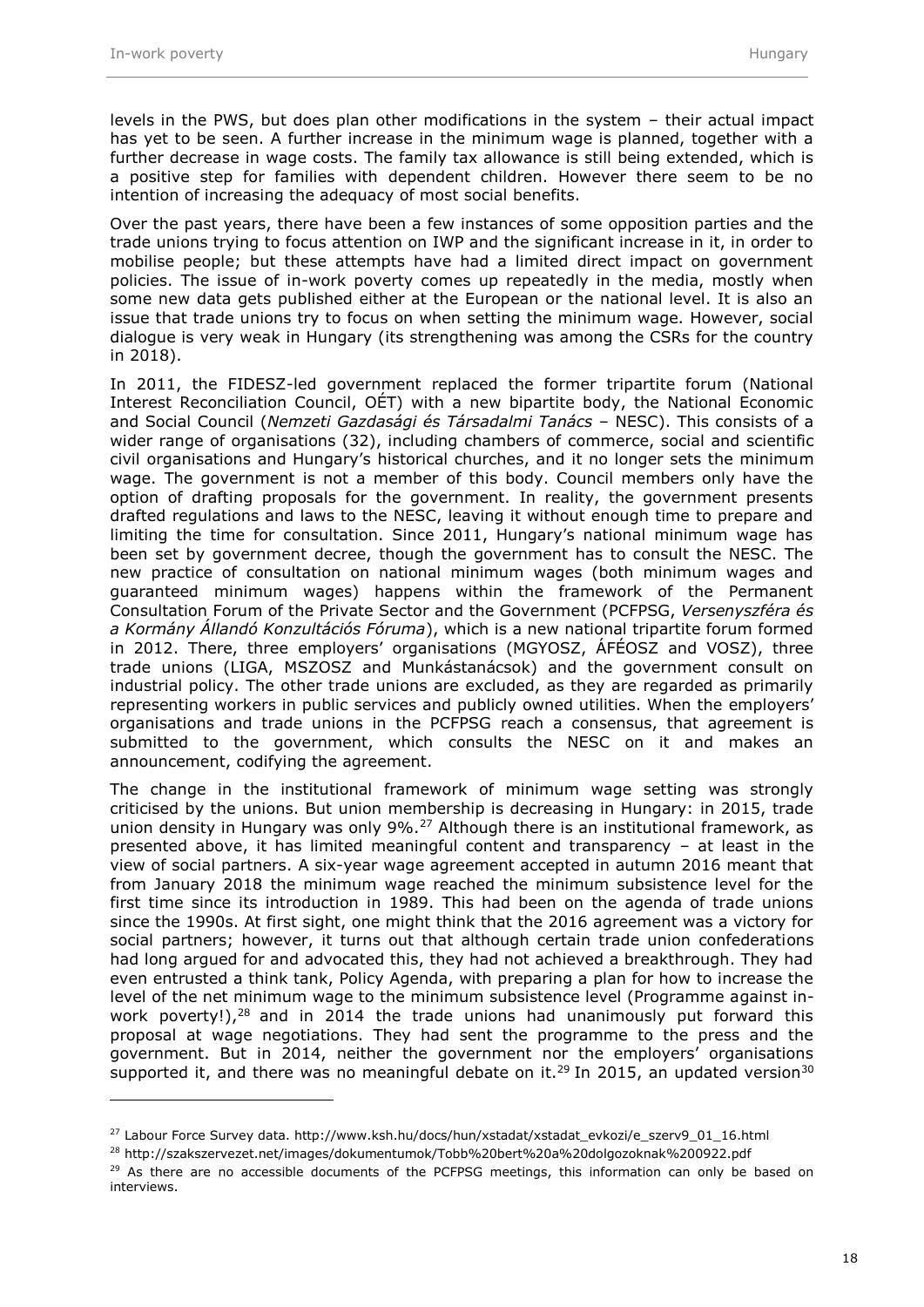of the programme was introduced by the trade unions. They threatened to initiate a referendum if talks remained unsuccessful, but neither the government nor the employers supported the initiative and no referendum took place. Against this background, in 2016 the minister of national economy himself introduced the topic of a two-step wage increase for 2017 and 2018.

For the future, apart from the repeated general claims of increasing the adequacy of benefits, more focused interventions would be especially needed in the case of singleparent families, e.g. a significant increase in their family allowance, because at present the difference between the family allowance of single-parent and two-parent families is very small. A tax refund for low-income earners could also have a positive impact on IWP. A normative housing support for those in need should also be reintroduced.

#### <span id="page-20-0"></span>**4 Assessing data and indicators**

The IWP index, as it is a relative measure, conceals any information about the quality of the poverty it indicates, and thus, in this sense, its relevance in international comparisons is limited. That is why Hungary, which a couple of years ago was characterised by low IWP, seemed unproblematic, even though in a European comparison, due to low wage levels in the country, Hungarian workers were a lot poorer than workers in a number of other countries. That is also why it is understandable that the trade unions, who are almost the only public actors interested in the issue of IWP right now, try to argue for and use a different, somewhat modified definition. Instead of 60% of the median income, they would rather use the minimum subsistence level as a poverty line. In 2015, the HCSO announced that it would stop calculating minimum subsistence levels, as (they contend) it is misinterpreted and does not indicate poverty levels. Thus, Policy Agenda, a research and consultancy firm supported by the Friedrich Ebert Stiftung and the Hungarian Trade Union Confederation (Magyar Szakszervezeti Szövetség) started to calculate minimum subsistence levels $31$  using the same methodology that the HCSO used previously. Policy Agenda initiated the calculation of another indicator based on the minimum subsistence level. Called the *social minimum*, this signifies a modest consumption level which, beyond satisfying the most basic needs, provides opportunities to meet some mass demands in other areas and to create some reserves for emergencies.<sup>32</sup> Taking the gross amounts of the minimum subsistence level and those of the social minimum, one can conclude that 2.67 million people with employment-related income had income higher than the minimum subsistence level, and 2.04 million had income higher than the social minimum<sup>33</sup> (see also Table 1 above). Policy Agenda (working together closely with the trade unions) also argues for taking into account legal income and disregarding social transfers, saying that this only highlights the fact that people cannot live on their income from employment.<sup>34</sup>

<sup>30</sup> http://www.vdsz.hu/files/1/466/program\_a\_dolgozoi\_szegenyseg\_ellen.pdf

<sup>31</sup> https://www.policyagenda.hu/elemzesek/2016/letminimum-2015/#more-10313

<sup>32</sup> https://www.policyagenda.hu/wp-content/uploads/2018/05/T%C3%A1rsadalmi-mininumsz%C3%A1m%C3%ADt%C3%A1sa2107.pdf

<sup>33</sup> https://www.policyagenda.hu/elemzesek/2018/adobevallasok-alapjan-latszik-a-hatalmasberegyenlotlenseg/#more-16582

 $34$  Only 7% of households living below the minimum subsistence level could save some money in a given month, as opposed to 37% of those living above that level. Although the numbers of those living below the minimum subsistence level decreased from 41% in 2016 to 36% in 2017, in the lowest two income deciles everyone lives below the minimum subsistence level, as do two-thirds of those in the third decile. Some 35% of these people work, and so in 2016 there were 840,000 people (19% of the employed) living below the minimum subsistence level. If there are no children under 18 years in the household, this rate goes up to 23%. If there is a dependent child, the rate goes up to 51%, which indicates an awful situation, even if it does show a decrease from 59% in 2015 (Belyó et al. 2018: 34).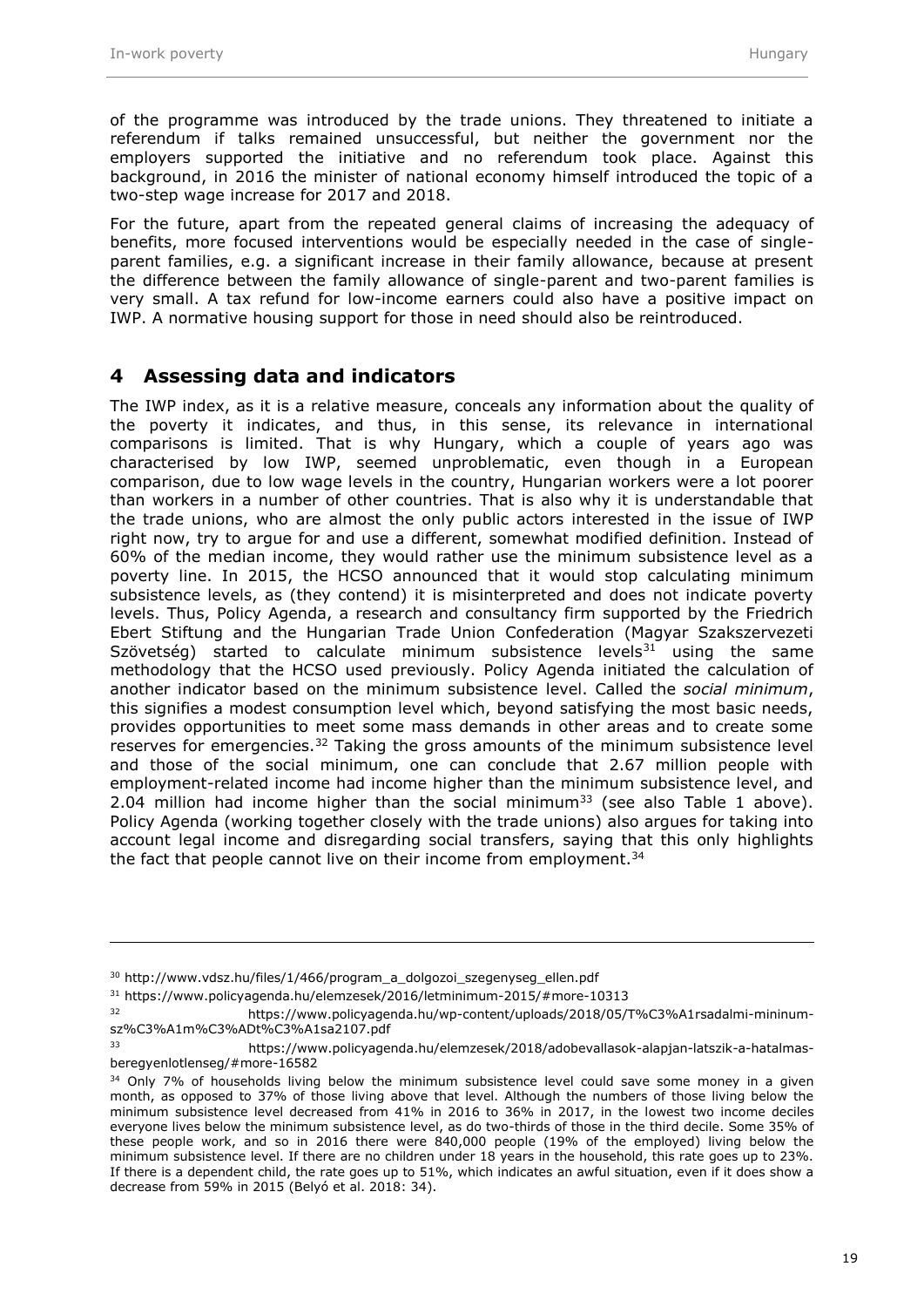Based on the EU-SILC database, it should be possible (and would be relevant) to ascertain the IWP figure split for the Roma and non-Roma populations in Hungary; however, the HCSO does not publish this data.<sup>35</sup>

<sup>&</sup>lt;sup>35</sup> The Hungarian dataset of EU-SILC contains data on ethnicity (since 2013), but the Hungarian Central Statistical Office only regularly reports data split by ethnicity for the AROPE indices. See: https://www.ksh.hu/docs/eng/xstadat/xstadat\_annual/i\_zaa007.html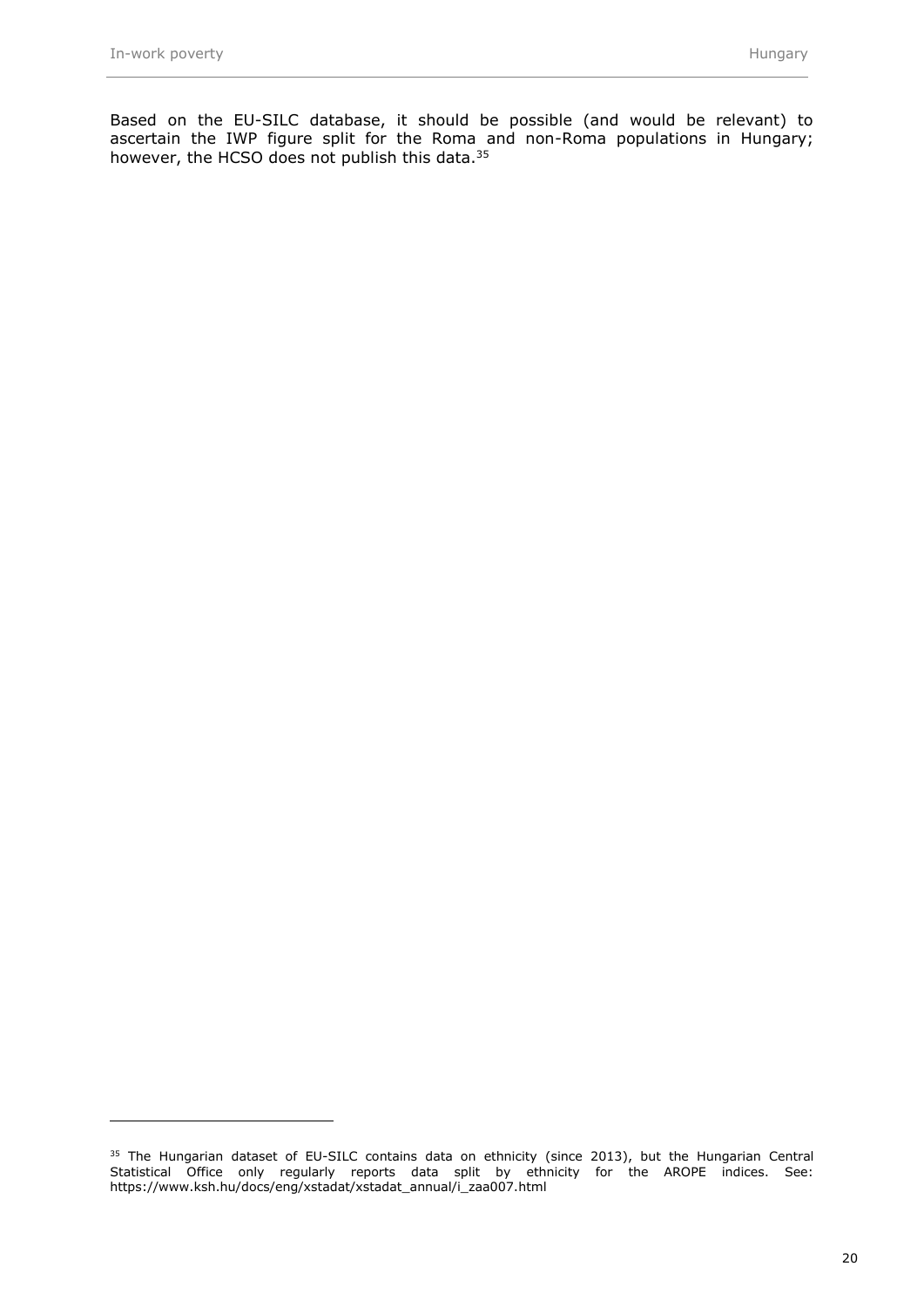#### <span id="page-22-0"></span>**References**

- Albert, F. (2009) Minimum income schemes. Hungary. A study of national policies. Brussels: European Commission.
- Albert, F. (2015a) Public works in Hungary: an efficient labour market tool? European Social Policy Network, *Flash Report 2015/35*. Brussels: European Commission.
- Albert, F. (2015b) ESPN Thematic Report on minimum income schemes Hungary. European Social Policy Network. Brussels: European Commission.
- Albert, F. (2017) Reforms to the Hungarian public works scheme in 2017. European Social Policy Network, *Flash Report 2017/42*. Brussels: European Commission.
- Albert, F. (2018) ESPN Thematic Report on inequalities in access to healthcare. European Social Policy Network. Brussels: European Commission.
- Belyó, P., Kiss, A., Kis, M. (2018) *Szociális Párbeszéd 2017. Egyeztetés és érdekérvényesítés a munka világában* [Social dialogue 2017: Interest reconciliation and enforcement in the world of work]. Budapest: Policy Agenda.
- *Beszámoló a 2017. évi közfoglalkoztatásról* [Report on public works in 2017] (2018). [http://kozfoglalkoztatas.kormany.hu/download/c/7a/32000/Besz%C3%A1mol%C3%B](http://kozfoglalkoztatas.kormany.hu/download/c/7a/32000/Besz%C3%A1mol%C3%B3_2017_20180621.pdf) [3\\_2017\\_20180621.pdf](http://kozfoglalkoztatas.kormany.hu/download/c/7a/32000/Besz%C3%A1mol%C3%B3_2017_20180621.pdf)
- Eurofound (2017a) *In-work poverty in the EU.* <https://www.eurofound.europa.eu/publications/report/2017/in-work-poverty-in-the-eu>
- Eurofound (2017b) European Quality of Life Survey 2016. Quality of life, quality of public services, and quality of society. Luxembourg: Publications Office of the European Union.
- Eurofound (2018) *Statutory minimum wages 2018*. Luxembourg: Publications Office of the European European Union. [https://www.eurofound.europa.eu/sites/default/files/ef\\_publication/field\\_ef\\_document](https://www.eurofound.europa.eu/sites/default/files/ef_publication/field_ef_document/ef18005en.pdf) [/ef18005en.pdf](https://www.eurofound.europa.eu/sites/default/files/ef_publication/field_ef_document/ef18005en.pdf)
- European Commission (2018) Employment and Social Developments in Europe 2018. Luxembourg: Publications Office of the European Union.
- FES (2015) *Háttéranyag a "Mit lehet tenni a dolgozói szegénység ellen? – a minimálbérkérdés unortodox útja Magyarországon" című konferenciához* [Background material to the conference entitled "What can be done against in-work poverty: an unorthodox way of minimum wage increase in Hungary"]. Budapest: Friedrich-Ebert-Stiftung. <https://library.fes.de/pdf-files/bueros/budapest/12521.pdf>
- Gál, R.I., Medgyesi, M. (2017) Financing the lifecycle or mitigating poverty: Redistribution in the Hungarian welfare system by age and income. *Working Papers on Population, Family and Welfare,* No. 28. Budapest: Hungarian Demographic Research Institute.
- Habitat for Humanity (2018) Éves jelentés a lakhatási szegénységről 2017 [Annual report on housing poverty, 2017]. https://habitat.hu/mivel-foglalkozunk/lakhatasijelentesek/lakhatasi-jelentes-2018/
- Halleröd, B., Ekbrand, H., Bengtsson, M. (2015) In-work poverty and labour market trajectories: Poverty risks among the working population in 22 European countries. *Journal of European Social Policy,* 25(5): 473-488.
- Hétfa (2018) *A közfoglalkoztatás hatása a helyi gazdaságra, helyi társadalomra* [The impact of public works on local economy and society]. [http://kozfoglalkoztatas.kormany.hu/download/f/fc/42000/BM\\_k%C3%B6zfoglalkoztat](http://kozfoglalkoztatas.kormany.hu/download/f/fc/42000/BM_k%C3%B6zfoglalkoztat%C3%A1s_Tanulm%C3%A1ny_20180928-merged.pdf) [%C3%A1s\\_Tanulm%C3%A1ny\\_20180928-merged.pdf](http://kozfoglalkoztatas.kormany.hu/download/f/fc/42000/BM_k%C3%B6zfoglalkoztat%C3%A1s_Tanulm%C3%A1ny_20180928-merged.pdf)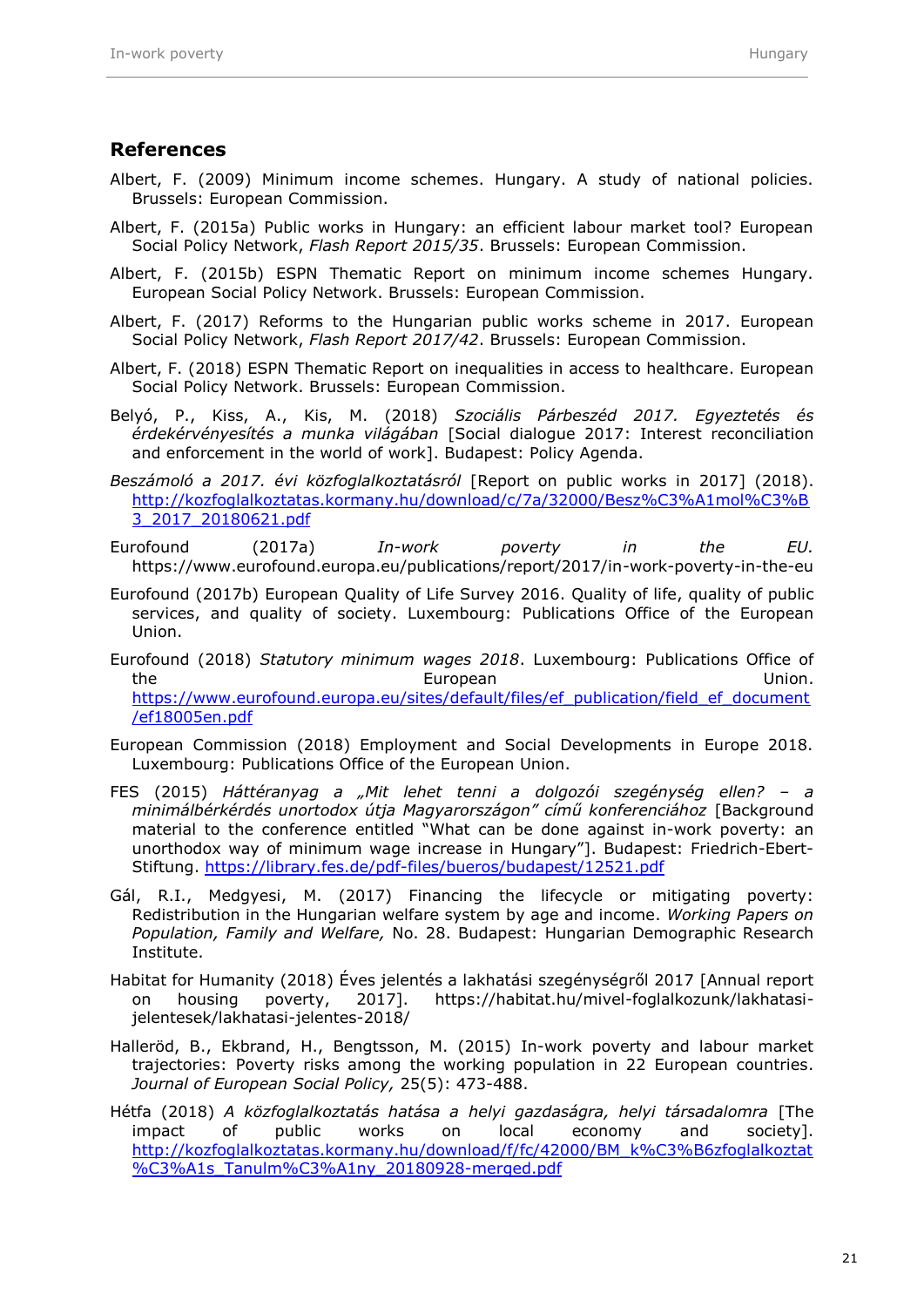- Hungarian Central Statistical Office (HCSO/KSH) (2016) *Munkaerőpiaci helyzetkép. 2015* [The labour market situation 2015]. Budapest: KSH. <http://www.ksh.hu/docs/hun/xftp/idoszaki/munkerohelyz/munkerohelyz15.pdf>
- Hungarian Central Statistical Office (HCSO/KSH) (2017) *Munkaerőpiaci helyzetkép. 2016*  [The labour market situation 2016]. Budapest: KSH. <http://www.ksh.hu/docs/hun/xftp/idoszaki/munkerohelyz/munkerohelyz16.pdf>
- Kopasz, M., Gábos, A. (2018) A szociális segélyezési rendszer 2015. márciusi átalakításának hatása a települési önkormányzatok magatartására [The impact of the 2015 reform of the social assistance system on the behaviour of municipalities]. In: Kolosi, T., Tóth, I.Gy. (eds), *Társadalmi riport 2018*. Budapest: TÁRKI, 328-349. http://www.tarki.hu/sites/default/files/trip2018/328- 349\_Kopasz\_Gabos\_20180613.pdf (a more extended analysis can be found at: [http://www.tarki.hu/sites/default/files/2018-](http://www.tarki.hu/sites/default/files/2018-10/TARKI_Szocialis%20segelyezes_20180417.pdf) [10/TARKI\\_Szocialis%20segelyezes\\_20180417.pdf\)](http://www.tarki.hu/sites/default/files/2018-10/TARKI_Szocialis%20segelyezes_20180417.pdf).
- Mózer, P. (2016) Az önkormányzati segélyezés alapvonásai [Main characteristics of local social assistance provision]. In: Gábos, A. and Szivós, P. (eds), *Szociálpolitikai monitoring tanulmányok* [Monitoring studies on social policy]. Budapest: EMMI.
- Pena-Casas, R., Ghailani, D., Sabato, S. and Nicaise, I. (2013) *Towards a European minimum income*.
- Policy Agenda (2015) *Dolgozói szegénységről és a kitörési lehetőségrő*l [On in-work poverty and possible solutions]. Budapest: Friedrich-Ebert-Stiftung.
- Policy Agenda (2017) *Létminimum 2016-ban Magyarországon* [Minimum subsistence in Hungary in 2016]. Budapest: Policy Agenda – Magyar Szakszervezeti Szövetség – Friedrich Ebert Stiftung Budapest.
- Policy Agenda (2018) *Béregyenlőtlenség Magyarországon 2017-ben* [Wage inequalities in Hungary in 2017]. [https://www.policyagenda.hu/wp](https://www.policyagenda.hu/wp-content/uploads/2018/11/B%C3%A9regyenl%C5%91tlens%C3%A9g-2017-hossz%C3%BA-anyag-2018-11-06.pdf)[content/uploads/2018/11/B%C3%A9regyenl%C5%91tlens%C3%A9g-2017](https://www.policyagenda.hu/wp-content/uploads/2018/11/B%C3%A9regyenl%C5%91tlens%C3%A9g-2017-hossz%C3%BA-anyag-2018-11-06.pdf) [hossz%C3%BA-anyag-2018-11-06.pdf](https://www.policyagenda.hu/wp-content/uploads/2018/11/B%C3%A9regyenl%C5%91tlens%C3%A9g-2017-hossz%C3%BA-anyag-2018-11-06.pdf)
- Szikra, D. (2014) Democracy and welfare in hard times: The social policy of the Orbán Government in Hungary between 2010 and 2014. *Journal of European Social Policy*, 24(5): 486–500.
- Szikra, D. (2018) *Welfare for the wealthy. The social policy of the Orbán regime, 2010* 2017. Budapest: Friedrich Ebert Stiftung. [http://library.fes.de/pdf](http://library.fes.de/pdf-files/bueros/budapest/14209.pdf)[files/bueros/budapest/14209.pdf](http://library.fes.de/pdf-files/bueros/budapest/14209.pdf)
- Tájékoztató a közfoglalkoztatáshoz kapcsolódó legfontosabb bérek és juttatások változásairól 2011-2017 (2018) [Information on the changes of public employmentrelated **benefits**]. **wages** and and benefits]. [https://kozfoglalkoztatas.kormany.hu/download/8/9f/a1000/k%C3%B6zfoglalkoztat%](https://kozfoglalkoztatas.kormany.hu/download/8/9f/a1000/k%C3%B6zfoglalkoztat%C3%A1si%20b%C3%A9r%202017.pdf) [C3%A1si%20b%C3%A9r%202017.pdf](https://kozfoglalkoztatas.kormany.hu/download/8/9f/a1000/k%C3%B6zfoglalkoztat%C3%A1si%20b%C3%A9r%202017.pdf)
- Tóth G.Cs., Virovácz, P. (2013) Nyertesek és vesztesek. A magyar egykulcsos adóreform vizsgálata mikroszimulációs módszerrel [Losers and winners: The analysis of the flatrate Hungarian tax system with a microsimulation model], *Pénzügyi Szemle*, 58(4): 385-400. [http://www.asz.hu/penzugyi-szemle-cikkek/2013/nyertesek-es-vesztesek-a](http://www.asz.hu/penzugyi-szemle-cikkek/2013/nyertesek-es-vesztesek-a-magyar-egykulcsos-adoreform-vizsgalata-mikroszimulacios-modszerrel/toth-virvacz-2013-4.pdf)[magyar-egykulcsos-adoreform-vizsgalata-mikroszimulacios-modszerrel/toth-virvacz-](http://www.asz.hu/penzugyi-szemle-cikkek/2013/nyertesek-es-vesztesek-a-magyar-egykulcsos-adoreform-vizsgalata-mikroszimulacios-modszerrel/toth-virvacz-2013-4.pdf)[2013-4.pdf](http://www.asz.hu/penzugyi-szemle-cikkek/2013/nyertesek-es-vesztesek-a-magyar-egykulcsos-adoreform-vizsgalata-mikroszimulacios-modszerrel/toth-virvacz-2013-4.pdf)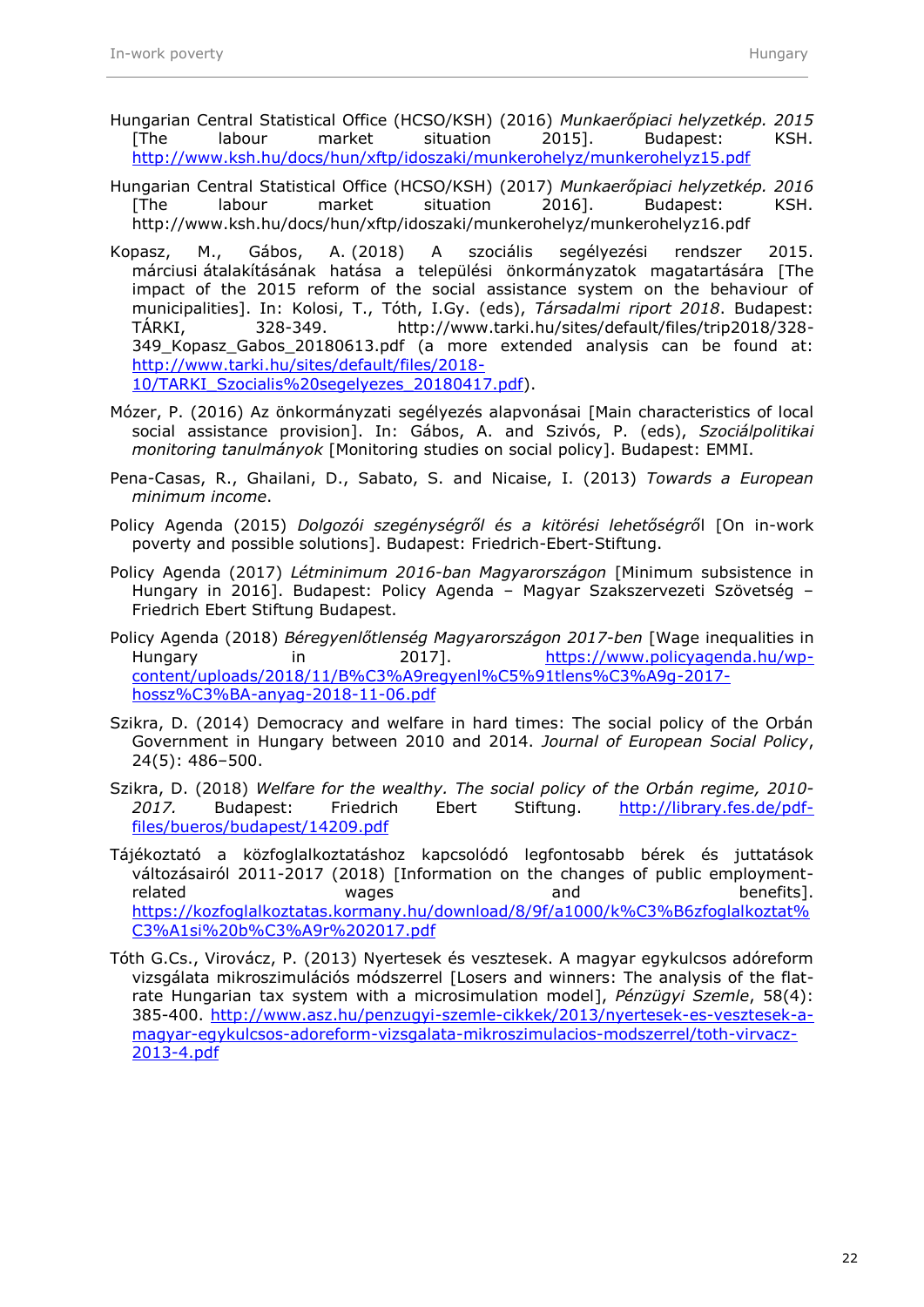|                      |                                                                                                                   |                         |                        |                |                |                |                | Table A.1. Proportion of people living at risk of in-work poverty in Hungary (%) |                        |
|----------------------|-------------------------------------------------------------------------------------------------------------------|-------------------------|------------------------|----------------|----------------|----------------|----------------|----------------------------------------------------------------------------------|------------------------|
|                      |                                                                                                                   | <b>Reference period</b> | Change 2017 vs<br>2012 |                |                |                |                |                                                                                  |                        |
| <b>Country</b>       |                                                                                                                   | 2012                    | 2013                   | 2014           | 2015           | 2016           | 2017           | <b>Absolut</b><br>$\mathbf e$                                                    | <b>Intensit</b><br>y   |
| <b>Hungary</b>       | <b>Employe</b><br>es                                                                                              | 5.7                     | 7.5                    | 6.7            | 9.4            | 9.6            | 9.0            | 3.3                                                                              | 57.9%                  |
|                      | Self-<br>employe<br>d                                                                                             | 6.0                     | 3.4                    | 7.4            | 8.2            | 9.9            | 20.8           | 14.8                                                                             | 246.7<br>$\frac{0}{0}$ |
| <b>Hungary</b>       |                                                                                                                   | 5.7                     | $\overline{7}$         | 6.7            | 9.3            | 9.7            | 10.2           | 4.5                                                                              | 78.9%                  |
| <b>Hungary Males</b> |                                                                                                                   | 6.6                     | 7.7                    | 7.4            | 9.8            | 9.5            | 9.9            | 3.3                                                                              | 50.0%                  |
|                      | <b>Females</b>                                                                                                    | 4.7                     | 6.2                    | 5.9            | 8.7            | 9.9            | 10.6           | 5.9                                                                              | 125.5<br>$\frac{0}{0}$ |
| <b>Hungary</b>       | 18 to 24<br>years                                                                                                 | 5.2                     | 9.5                    | 6.6            | 14.2           | 8.6            | 6.6            | 1.4                                                                              | 26.9%                  |
|                      | 25 to 54<br>years                                                                                                 | 5.8                     | 7.0                    | 6.9            | 9.0            | 9.4            | 10.0           | 4.2                                                                              | 72.4%                  |
|                      | 55 to 64<br>years                                                                                                 | 5.2                     | 6.4                    | 6.0            | 9.2            | 11.0           | 12.1           | 6.9                                                                              | 132.7<br>$\frac{0}{0}$ |
| <b>Hungary</b>       | Less<br>than<br>primary,<br>primary<br>and<br><b>lower</b><br>secondar<br>y<br>educatio<br>n (levels<br>$0 - 2)$  | 19.0                    | 24.3                   | 21.0           | 27.8           | 25.2           | 17.4           | $-1.6$                                                                           | $-8.4%$                |
|                      | <b>Upper</b><br>secondar<br>y and<br>post-<br>secondar<br>y non-<br>tertiary<br>educatio<br>n (levels<br>3 and 4) | 5.2                     | 6.7                    | 6.9            | 8.9            | 8.3            | 9.8            | 4.6                                                                              | 88.5%                  |
|                      | <b>Tertiary</b><br>educatio<br>n (levels<br>$5-8)$                                                                | 1.8                     | 1.1                    | 1.1            | 3.7            | 6.0            | 7.9            | 6.1                                                                              | 338.9<br>$\%$          |
| <b>Hungary</b>       | <b>EU28</b><br>countrie<br>s except<br>reportin<br>g<br>country                                                   | 8.1                     | 3.6                    | 3.3            | 10.1           | 9.7            | 6.2            | $-1.9$                                                                           | $-23.5%$               |
|                      | Non-<br><b>EU28</b><br>countrie<br>s nor<br>reportin                                                              | unrelia<br>ble          | unrelia<br>ble         | unrelia<br>ble | unrelia<br>ble | unrelia<br>ble | unrelia<br>ble | ÷                                                                                | ÷                      |

#### <span id="page-24-0"></span>**Annex**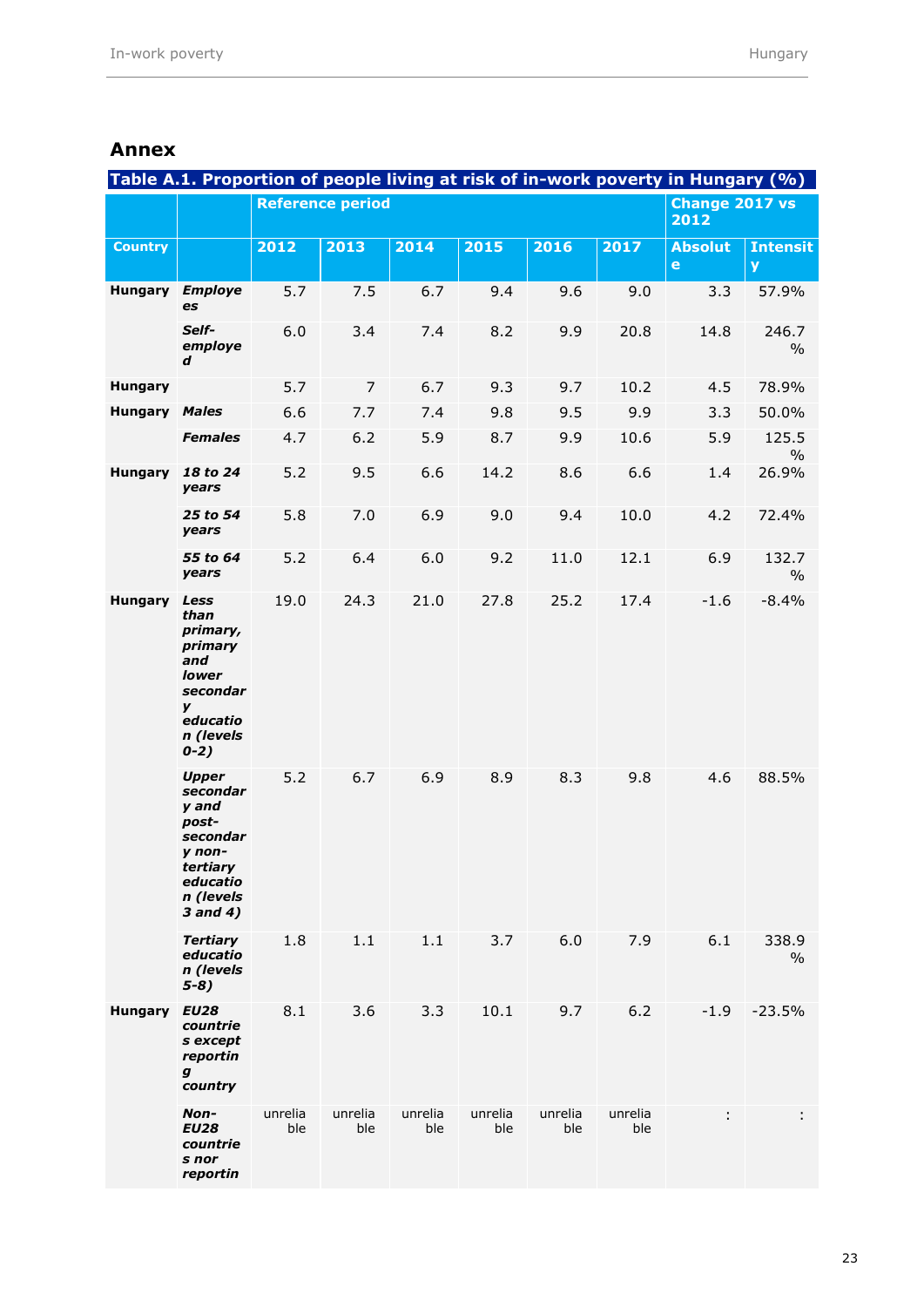|                | g<br>country                                                     |      |      |      |      |      |      |        |                        |
|----------------|------------------------------------------------------------------|------|------|------|------|------|------|--------|------------------------|
|                | <b>Foreign</b><br>country                                        | 9.1  | 3.8  | 2.7  | 12.8 | 9.1  | 5.3  | $-3.8$ | $-41.8%$               |
|                | <b>Reportin</b><br>g<br>country                                  | 5.7  | 7.1  | 6.8  | 9.2  | 9.7  | 10.3 | 4.6    | 80.7%                  |
| <b>Hungary</b> | <b>Permane</b><br>nt<br>contract                                 | 3.9  | 5.1  | 4.2  | 6.4  | 6.8  | 6.9  | 3.0    | 76.9%                  |
|                | <b>Tempora</b><br>ry<br>contract                                 | 19.1 | 26.3 | 28.8 | 32.0 | 28.9 | 22.9 | 3.8    | 19.9%                  |
| <b>Hungary</b> | Part-<br>time                                                    | 15.8 | 17.9 | 20.1 | 18.2 | 22.0 | ÷    | $6.2$  | 39.2%                  |
|                | <b>Full-time</b>                                                 | 4.7  | 5.8  | 5.4  | 8.4  | 8.7  | ÷    | 4.0    | 85.1%                  |
| <b>Hungary</b> | <b>Single</b><br>person                                          | 11.0 | 10.6 | 9.3  | 15.5 | 14.1 | 14.6 | 3.6    | 32.7%                  |
|                | <b>Single</b><br>person<br>with<br>depende<br>nt<br>children     | 13.0 | 13.8 | 13.7 | 20.5 | 30.6 | 22.9 | 9.9    | 76.2%                  |
|                | Two or<br>more<br>adults<br>without<br>depende<br>nt<br>children | 3.2  | 4.9  | 4.0  | 6.4  | 6.4  | 8.1  | 4.9    | 153.1<br>$\%$          |
|                | Two or<br>more<br>adults<br>with<br>depende<br>nt<br>children    | 6.3  | 7.7  | 8.1  | 9.6  | 10.0 | 10.2 | 3.9    | 61.9%                  |
| <b>Hungary</b> | <b>Very</b><br>high<br>work<br>intensity<br>$(0.85-1)$           | 1.9  | 2.1  | 2.9  | 5.6  | 6.7  | 7.7  | 5.8    | 305.3<br>$\frac{0}{0}$ |
|                | <b>High</b><br>work<br>intensity<br>$(0.55 -$<br>0.85)           | 6.6  | 10.6 | 7.5  | 13.2 | 13.3 | 12.8 | 6.2    | 93.9%                  |
|                | <b>Medium</b><br>work<br><i>intensity</i><br>$(0.45 -$<br>0.55)  | 13.6 | 15.4 | 16.3 | 18.4 | 16.5 | 18.8 | 5.2    | 38.2%                  |
|                | Low<br>work<br><i>intensity</i><br>$(0.2 -$<br>0.45)             | 35.2 | 42.2 | 41.4 | 51.7 | 35.7 | 31.3 | $-3.9$ | $-11.1%$               |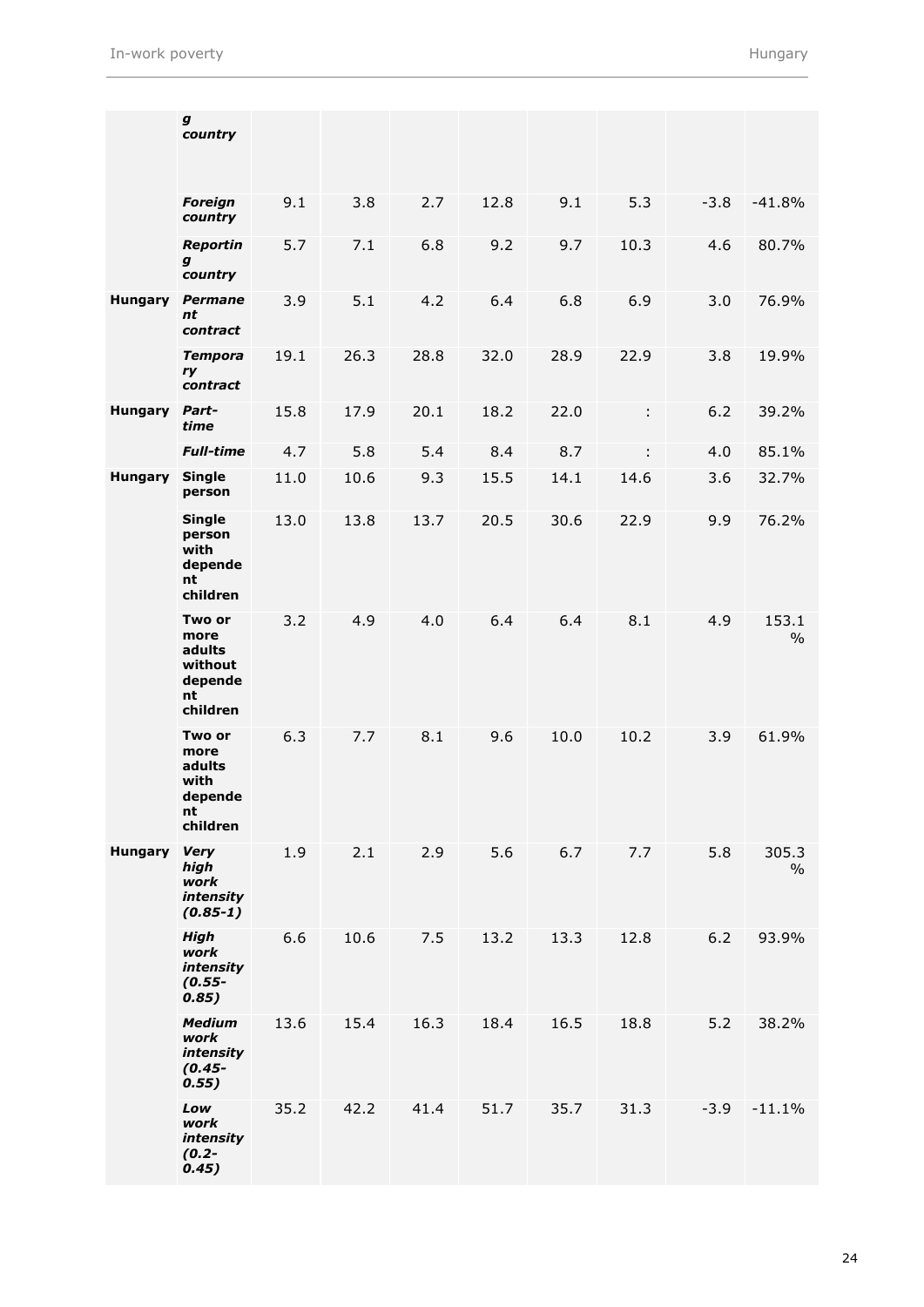|                                                                      | <b>Very low</b><br>work<br>intensity<br>$(0-0.2)$              | ÷    |      | ÷    |      | ÷    |      | ÷       | ÷.            |
|----------------------------------------------------------------------|----------------------------------------------------------------|------|------|------|------|------|------|---------|---------------|
| <b>Hungary</b><br>HН<br>without<br>nt<br>children                    | <b>Very</b><br>high<br>work<br>depende intensity<br>$(0.85-1)$ | 2.0  | 2.4  | 2.4  | 5.2  | 6.4  | 7.2  | 5.2     | 260.0<br>$\%$ |
|                                                                      | <b>High</b><br>work<br>intensity<br>$(0.55 -$<br>0.85)         | 6.3  | 10.7 | 8.4  | 17.4 | 10.5 | 13.1 | 6.8     | 107.9<br>$\%$ |
|                                                                      | <b>Medium</b><br>work<br>intensity<br>$(0.45 -$<br>0.55)       | 13.2 | 14.3 | 16.5 | 12.9 | 14.7 | 18.5 | 5.3     | 40.2%         |
|                                                                      | Low<br>work<br>intensity<br>$(0.2 -$<br>0.45)                  | 23.9 | 38.8 | 28.4 | 46.7 | 35.6 | 41.3 | 17.4    | 72.8%         |
|                                                                      | <b>Very low</b><br>work<br>intensity<br>$(0-0.2)$              | t    |      |      |      |      |      |         |               |
| <b>Hungary</b><br>HHs<br>with<br>depende intensity<br>nt<br>children | <b>Very</b><br>high<br>work<br>$(0.85-1)$                      | 1.8  | 1.8  | 3.6  | 6.1  | 7.2  | 8.6  | 6.8     | 377.8<br>$\%$ |
|                                                                      | <b>High</b><br>work<br>intensity<br>$(0.55 -$<br>0.85)         | 7.0  | 10.5 | 6.7  | 9.6  | 16.0 | 12.5 | 5.5     | 78.6%         |
|                                                                      | <b>Medium</b><br>work<br>intensity<br>$(0.45 -$<br>0.55)       | 13.8 | 15.9 | 16.2 | 20.8 | 17.2 | 18.9 | 5.1     | 37.0%         |
|                                                                      | Low<br>work<br>intensity<br>$(0.2 -$<br>0.45)                  | 42.9 | 44.1 | 50.0 | 54.9 | 35.8 | 25.5 | $-17.4$ | $-40.6%$      |
|                                                                      | <b>Very low</b><br>work<br><i>intensity</i><br>$(0-0.2)$       | ÷    | ÷    | ÷    | ÷    | ÷    | ÷    |         | ÷             |
|                                                                      | <b>Employe</b><br>es                                           |      |      | 35   | 31.3 | 27.6 | 21.7 | $-13.3$ | $-38.0%$      |
|                                                                      | Self-<br>employe<br>d                                          |      |      | 14.3 | 13.3 | 6.2  | 4.4  | $-9.9$  | $-69.2%$      |

*Source: EU -SILC survey .*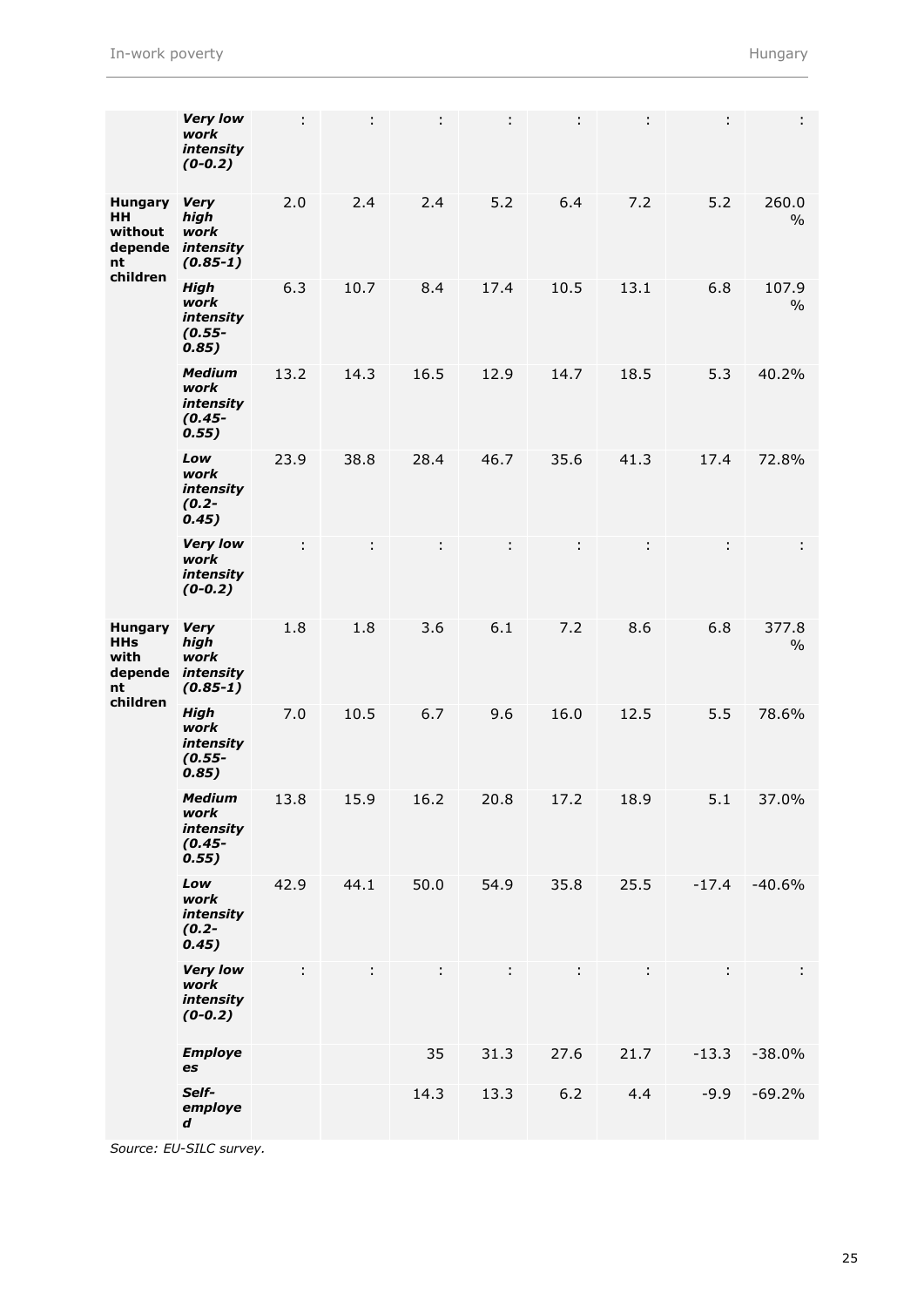|                                  |                            | 2012 | 2013 | 2014 | 2015 | 2016 | 2017 | <b>Absolut Intensi</b><br>e<br>change | ty of<br>change |
|----------------------------------|----------------------------|------|------|------|------|------|------|---------------------------------------|-----------------|
| <b>Hungary AROPE</b>             | <b>Employed</b><br>persons | 20.9 | 23.7 | 20.3 | 18.8 | 18.5 | 19.0 | $-1.9$                                | $-9.1%$         |
|                                  | <b>Employees</b>           | 22.2 | 25.3 | 21.3 | 19.5 | 19.4 | 18.6 |                                       | $-3.6 - 16.2%$  |
|                                  | Self-<br>employed          | 11.7 | 11.1 | 12.8 | 12.6 | 10.7 | 23.0 | 11.3                                  | 96.6%           |
| ungar<br>MSD<br>$\bar{I}$ $\geq$ | <b>Employed</b><br>persons |      |      | 32.7 | 29.4 | 25.4 | 19.9 |                                       | $-12.8 - 39.1%$ |
|                                  | -------                    |      |      |      |      |      |      |                                       |                 |

#### **Table A.2. At-risk-of-poverty and social exclusion (AROPE) and material and social deprivation (MSD) rates for the employed in Hungary, 2012-2017 (%)**

*Source: EU-SILC survey.*

#### **Table A.3. Labour market, social exclusion and social protection indicators in Hungary, 2012-2017**

|                                                                                                                                                   |      | 2017 |
|---------------------------------------------------------------------------------------------------------------------------------------------------|------|------|
| Total employment, annual growth<br>0.2<br>1.1<br>4.8<br>2.4<br>$\frac{0}{0}$                                                                      | 2.6  | 2.0  |
| indicators (annual<br>Macro-economic<br><b>Growth</b><br>Real compensation per employee<br>$-1.6$<br>$-1.1$<br>$-2.5$<br>$-3.3$<br>(GDP deflator) | 3.0  | 4.1  |
| Real compensation per employee<br>$-3.7$<br>0.1<br>0.8<br>$-1.6$<br>(private consumption deflator)<br>96                                          | 3.5  | 5.4  |
| Nominal unit labour costs<br>3.6<br>0.8<br>1.4<br>$-2.4$                                                                                          | 4.4  | 5.8  |
| 0.2<br>$-4.2$<br>Real unit labour costs<br>$-2.0$<br>$-1.9$                                                                                       | 3.5  | 2.1  |
| FTE employment rate (%<br>60.5<br>62.2<br>65.3<br>67.4<br>population aged 20-64)                                                                  | 70.3 | 72.5 |
| <b>total</b><br>Self-employed (% total<br>11.4<br>10.9<br>10.6<br>10.6<br>employment)                                                             | 10.4 | 10.1 |
| Part-time employment (% total<br>6.7<br>6.4<br>6.0<br>5.7<br>employment)                                                                          | 4.8  | 4.3  |
| market indicators,<br>Temporary employment (% total<br>9.0<br>9.9<br>9.7<br>10.1<br>employment)                                                   | 8.2  | 7.3  |
| Unemployment rate (% labour<br>11.0<br>10.2<br>7.7<br>6.8<br>force)                                                                               | 5.1  | 4.2  |
| Youth unemployment rate (%<br>28.2<br>26.6<br>20.4<br>17.3<br>labour force 15-24)                                                                 | 12.9 | 10.7 |
| <u>abour</u><br>Long-term unemployment rate (%<br>5.0<br>4.9<br>3.7<br>3.1<br>labour force)                                                       | 2.4  | 1.7  |
| Share of long-term unemployment<br>45.3<br>48.6<br>47.5<br>45.6<br>(% of total unemployment)                                                      | 46.5 | 40.4 |
| At risk of poverty or social<br>28.2<br>33.5<br>34.8<br>31.8<br>exclusion (% of total population)                                                 | 26.3 | 25.6 |
| At risk of poverty (% of total<br>14.3<br>15.0<br>15.0<br>14.9<br>듷<br>population)                                                                | 14.5 | 13.4 |
| At-risk-of-poverty threshold (PPS<br>4366<br>4535<br>4563<br>4751<br>single person)                                                               | 5032 | 5025 |
| Poverty gap (%)<br>20.9<br>21.0<br>22.3<br>21.8                                                                                                   | 18.8 | 16.7 |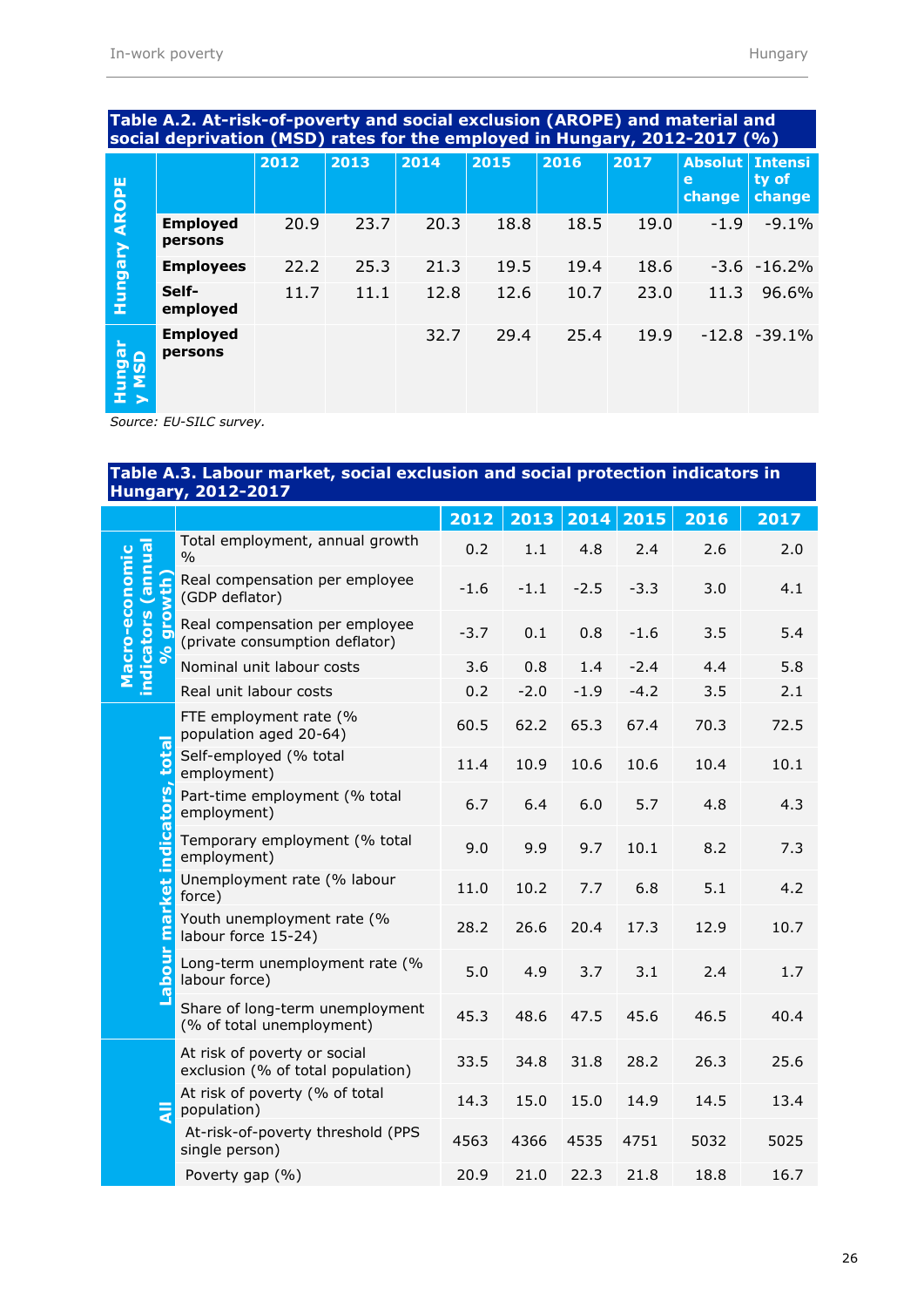|                              | Persistent at risk of poverty (% of<br>total population)                                 | 7.6    | 7.3  | 8.6  | 7.2  | 7.9  | 5.8  |
|------------------------------|------------------------------------------------------------------------------------------|--------|------|------|------|------|------|
|                              | At risk of poverty before social<br>transfers, excl. pensions (% of total<br>population) | 27.3   | 27.0 | 26.6 | 25.7 | 25.8 | 25.0 |
|                              | Impact of social transfers (excl.<br>pensions) in reducing poverty (%)                   | 47.6   | 44.4 | 43.6 | 42.0 | 43.8 | 46.4 |
|                              | Severe material deprivation (% of<br>total population)                                   | 26.3   | 27.8 | 24.0 | 19.4 | 16.2 | 14.5 |
|                              | Share of people living in low work-<br>intensity households (% of people<br>aged 0-59)   | 13.5   | 13.6 | 12.8 | 9.4  | 8.2  | 6.6  |
|                              | Real gross household disposable<br>income (growth %)                                     | $-3.2$ | 1.8  | 3.8  | 2.0  |      |      |
|                              | Income quintile share ratio<br>S80/S20                                                   | 4.0    | 4.3  | 4.3  | 4.3  | 4.3  | 4.3  |
|                              | <b>GINI</b> coefficient                                                                  | 27.2   | 28.3 | 28.6 | 28.2 | 28.2 | 28.1 |
|                              | At risk of poverty or social<br>exclusion (% of working-age<br>population)               | 34.0   | 36.0 | 32.4 | 28.9 | 27.2 | 26.3 |
| $(18 - 64)$                  | At risk of poverty (% of working-<br>age population)                                     | 14.0   | 15.2 | 14.9 | 15.5 | 15.0 | 14.2 |
| age                          | Severe material deprivation (% of<br>working-age population)                             | 26.1   | 28.1 | 23.8 | 19.2 | 16.5 | 14.7 |
| pq                           | Very low work intensity (18-59)                                                          | 12.6   | 13.2 | 12.1 | 8.9  | 7.9  | 6.3  |
| <b>Worki</b>                 | In-work at-risk-of-poverty rate (%<br>of persons employed 18-64)                         | 5.7    | 7.0  | 6.7  | 9.3  | 9.7  | 10.2 |
|                              | Impact of social transfers (excl.<br>pensions) in reducing poverty (%)                   | 48.5   | 44.1 | 43.6 | 39.7 | 41.0 | 42.0 |
| $\sqrt{6}$                   | Sickness/health care                                                                     | 5.0    | 4.9  | 4.8  | 5.6  |      |      |
| social<br>tors               | Disability                                                                               | 1.6    | 1.5  | 1.4  | 1.4  |      |      |
|                              | Old age and survivors                                                                    | 10.9   | 10.8 | 10.2 | 9.7  |      |      |
|                              | Family/children                                                                          | 2.6    | 2.5  | 2.3  | 2.4  |      |      |
| indica<br>GDP)               | Unemployment                                                                             | 0.6    | 0.5  | 0.4  | 0.3  |      |      |
| Ъ                            | Housing and social exclusion n.e.c.                                                      | 0.4    | 0.4  | 0.4  | 0.4  |      |      |
| Expenditure in<br>protection | Total (including admin and other<br>expenditures)                                        | 21.3   | 20.8 | 19.8 | 20.0 |      |      |
|                              | of which: means-tested benefits                                                          | 0.9    | 0.9  | 0.7  | 0.8  |      |      |

*Source: EC (2018): 232-234.*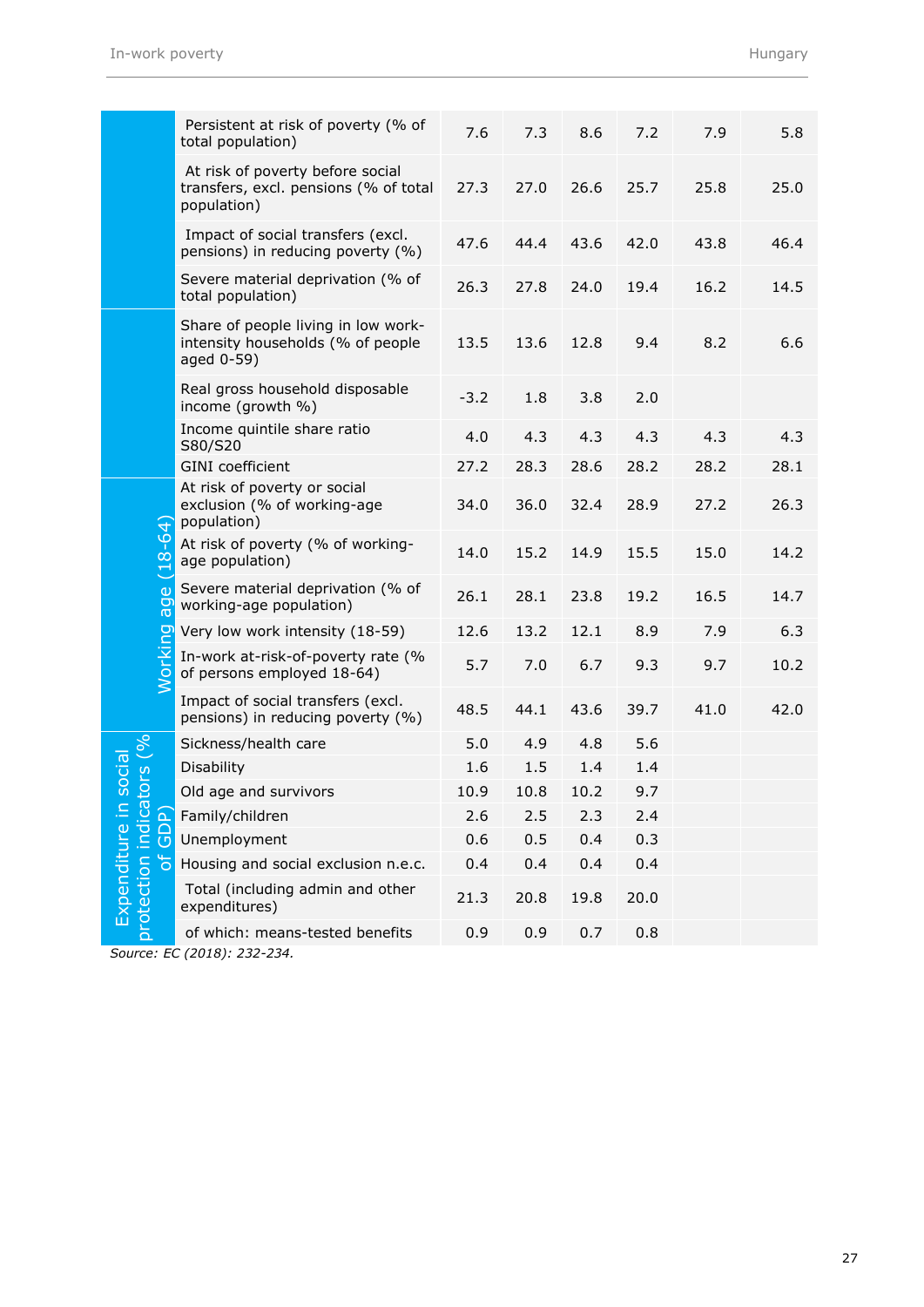

#### **Figure A.1. High, middle and low-paying jobs in Hungary – change from 2002 to 2016 (%)**



#### **Figure A.2. The gross and net minimum wage, the minimum subsistence and income poverty lines in Hungary, 2012-2018, in HUF**



*Source: Data in Table 1.*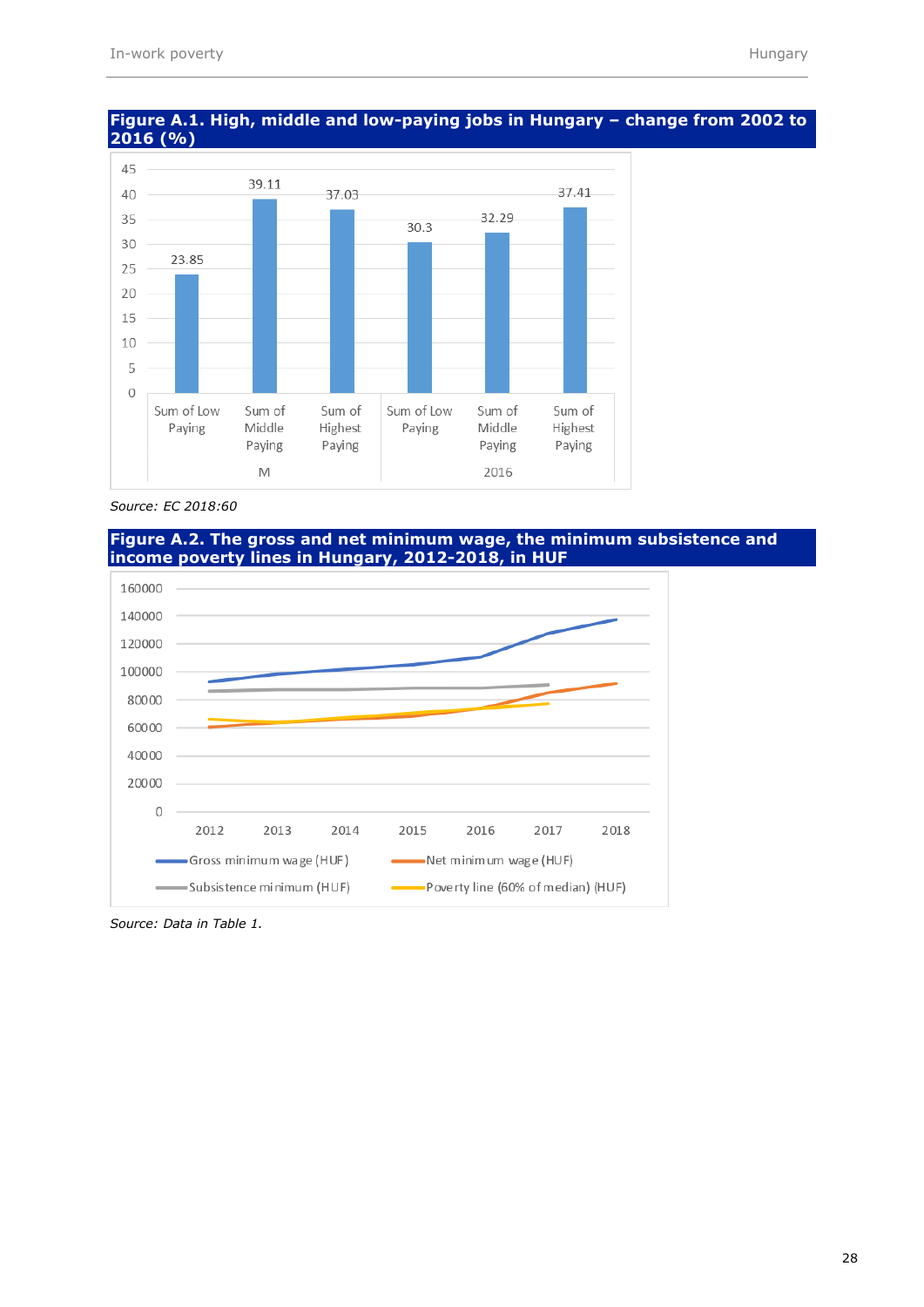

#### **Figure A.3. The distribution of family tax allowance by employment-related income deciles in 2017**

*Source: Policy Agenda, https://www.policyagenda.hu/elemzesek/2018/az-adokedvezmenyek-is-a-gazdagokatsegitik/#more-16592*